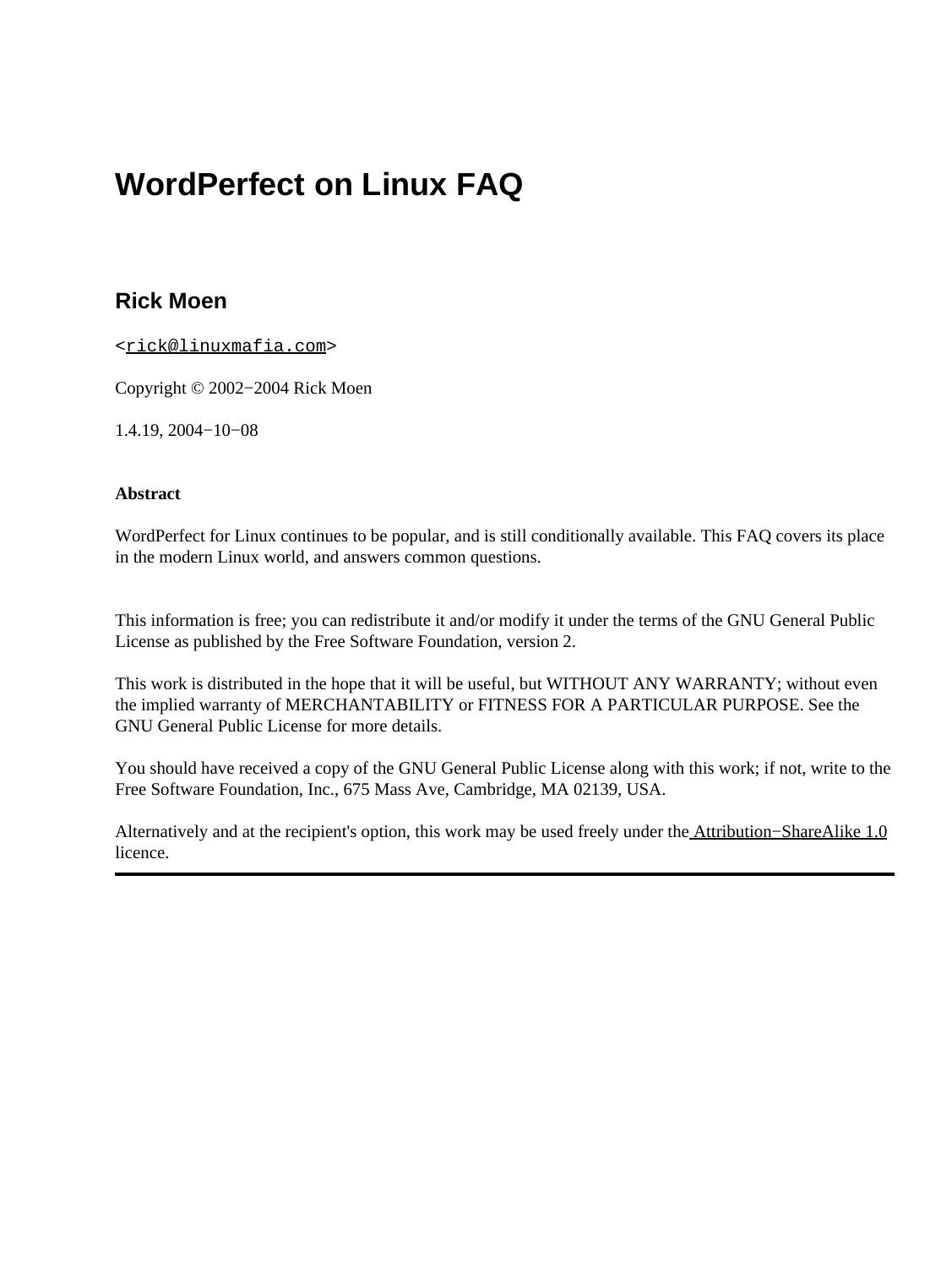## **Table of Contents**

| 3.1. WP 8.0 DPE for Linux installs but won't start on my Linux distribution. How do I fix that?6      |  |
|-------------------------------------------------------------------------------------------------------|--|
| 3.2. WP 8.0 DPE for Linux installs perfectly, and runs fine for the root user, but quits with a       |  |
|                                                                                                       |  |
| 3.3. How do I stop the WP 8.x installer from getting diagnostic message "/install.wp: [: 18–10:       |  |
| integer expression expected" followed a short while later by termination with a Segmentation          |  |
|                                                                                                       |  |
| 3.4. How do I fix the WP 8.x installer's failures resulting from errors copying files onto my NFS     |  |
|                                                                                                       |  |
| 3.5. How do I fix MS-Word import / export filters (the Filtrix module) on WP 8.x for Linux?7          |  |
| 3.6. Why didn't Corel itself release any fix for the MS-Word / Filtrix problem, especially given its  |  |
|                                                                                                       |  |
| 3.7. How do I make WP for Linux's integration with KDE Address Book ("kab") work with KDE2            |  |
|                                                                                                       |  |
| 3.8. I get rendering problems with icons and other graphical objects when running WP for Linux at     |  |
|                                                                                                       |  |
|                                                                                                       |  |
| 3.11. How do I keep the "WordPerfect 8 for Linux" re-release's installer from crashing?               |  |
| 3.12. Can my language's absence from the "WordPerfect 8 for Linux" re-release be fixed?               |  |
|                                                                                                       |  |
| 3.14. Why aren't the PostScript Type 1 fonts I've installed available to applications other than WP?9 |  |
| 3.15. I see the process "wpexc" still running in my system process table, even after quitting         |  |
| WordPerfect. If the WordPerfect program is "xwp", what's "wpexc", and why does it need to             |  |
| remain running?                                                                                       |  |
|                                                                                                       |  |
| 3.17. How do I prevent "xwp" from starting the wrong version of WordPerfect?10                        |  |
|                                                                                                       |  |
| 3.19. WP9 stopped working / won't install, even with the upgraded support packages and                |  |
|                                                                                                       |  |
|                                                                                                       |  |
|                                                                                                       |  |
| 4.1. Where can I find a copy of WP 8.0 DPE for Linux? What filenames should I look for?11             |  |
| 4.2. After I locate WP 8.0 DPE for Linux, how do I install it, and what can I do to improve and       |  |
| fix it?                                                                                               |  |
| 4.3. Given that Corel has ceased publishing it, is redistribution of WP 8.0 DPE for Linux still       |  |
|                                                                                                       |  |
|                                                                                                       |  |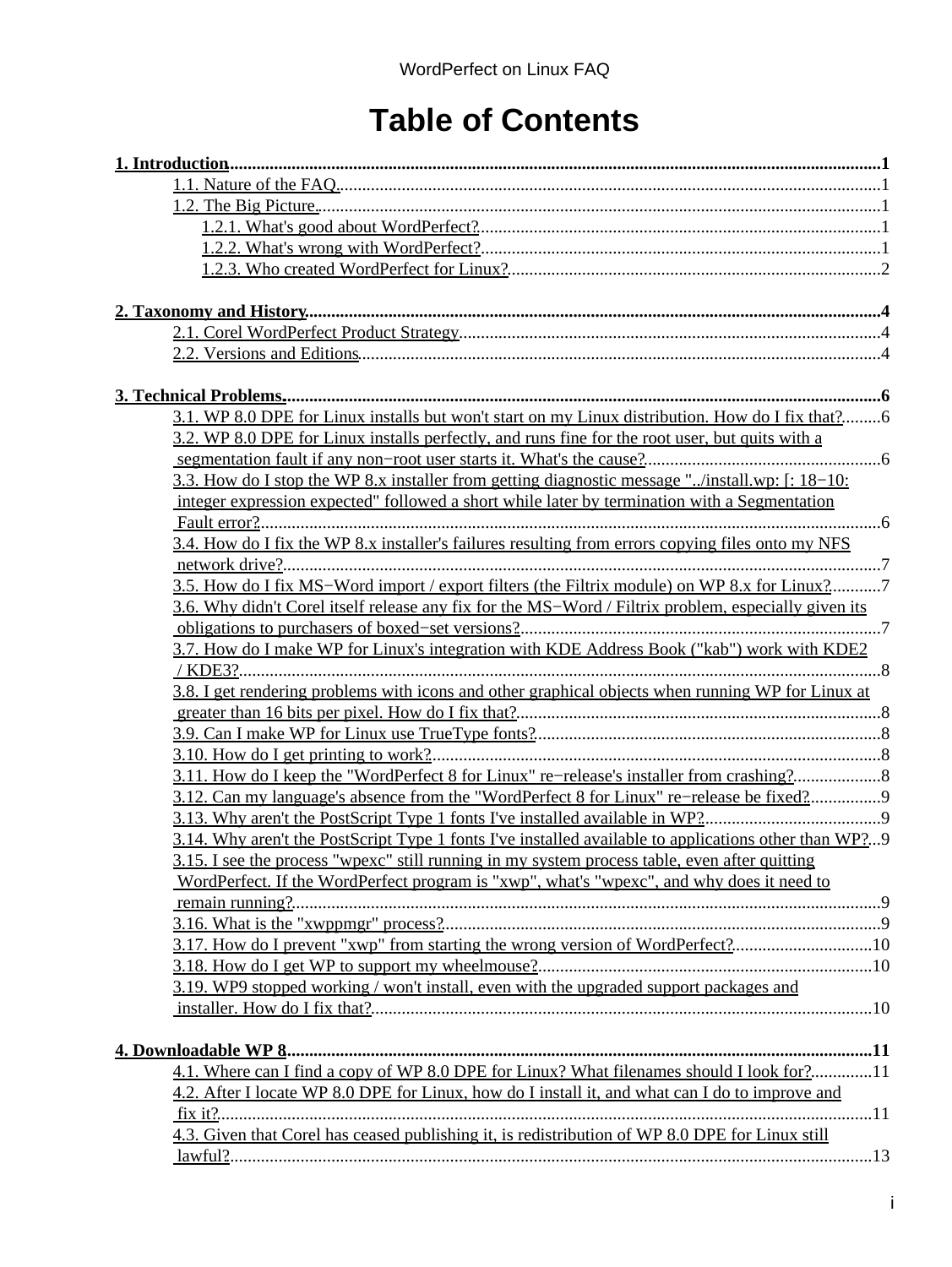## **Table of Contents**

| 4. Downloadable WP 8                                                                            |  |
|-------------------------------------------------------------------------------------------------|--|
|                                                                                                 |  |
| 4.5. Suppose I suddenly need to use my copy of WP 8.0 DPE for Linux in a commercial setting.    |  |
|                                                                                                 |  |
|                                                                                                 |  |
| 4.7. How do I add additional language files (other than US English) to WP 8.0 DPE (or the       |  |
|                                                                                                 |  |
| 4.8. Where will we get new WP 8.0 registration keys, if / when Corel stops offering them at the |  |
| page linked from http://venus.corel.com/nasapps/wp8linuxreg/register.html?15                    |  |
|                                                                                                 |  |
|                                                                                                 |  |
|                                                                                                 |  |
|                                                                                                 |  |
| 5.4. Why was WP missing from CLOS Deluxe / Standard Editions version 1.1?16                     |  |
| 5.5. How do I install WP 8.1 (from a CLOS boxed set) on some other Linux distribution?17        |  |
|                                                                                                 |  |
| 5.7. What's the difference between the WP versions bundled with CLOS boxed–set versions 1.0     |  |
|                                                                                                 |  |
|                                                                                                 |  |
|                                                                                                 |  |
|                                                                                                 |  |
|                                                                                                 |  |
|                                                                                                 |  |
|                                                                                                 |  |
|                                                                                                 |  |
|                                                                                                 |  |
|                                                                                                 |  |
|                                                                                                 |  |
| 7.2. WP 8.x's access to on-line docs doesn't work any more, saying "document not found (404)    |  |
|                                                                                                 |  |
|                                                                                                 |  |
|                                                                                                 |  |
| 8.2. Why is Corel still selling WP versions for other Unixes, but not Linux?22                  |  |
|                                                                                                 |  |
| 8.4. If Corel doesn't want to sell WP for Linux, why doesn't it open-source the program?22      |  |
|                                                                                                 |  |
|                                                                                                 |  |
|                                                                                                 |  |
|                                                                                                 |  |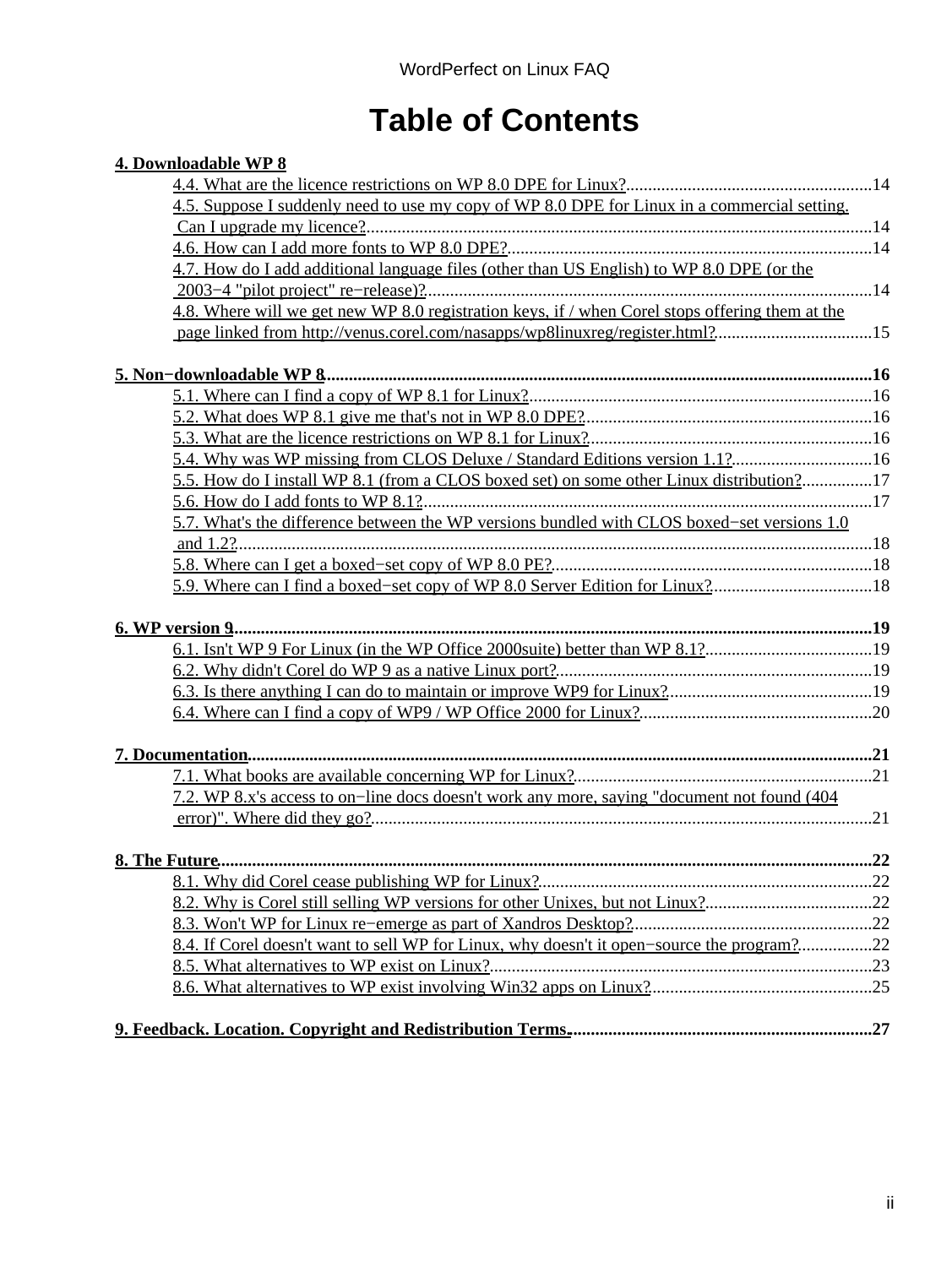# <span id="page-3-0"></span>**1. Introduction**

### <span id="page-3-1"></span>**1.1. Nature of the FAQ.**

This FAQ addresses common questions about Linux i386−binary releases of the discontinued but enduringly popular, proprietary WordPerfect word processor.

Some FAQs aim to present only impartial fact. Others summarise diverse answers typically given by members of the sponsoring community. This FAQ does neither: It's one author's attempt to paint a coherent picture of WordPerfect for Linux's place in the 21st Century open−source world, from a Linux−centric perspective. Some others' views will undoubtedly differ.

I'd like to gratefully acknowledge the HOWTO documents at [http://linux−sxs.org/utilities/wp\\_index.html,](http://linux-sxs.org/utilities/wp_index.html) which should be consulted for detailed installation instructions for WP on current Linux distributions. Also, the former linux.astcomm.net and current news://cnews.corel.com/corel.wpoffice.wordperfect8−linux newsgroups' comments have been invaluable.

I would also like to thank Leon A. Goldstein and Valentijn Sessink specifically for their valuable feedback, Bob Tennent for information on the libsafe problem, and Wade Hampton for maintaining the original but now−obsolete WordPerfect Mini−HOWTO.

## <span id="page-3-2"></span>**1.2. The Big Picture.**

### <span id="page-3-3"></span>**1.2.1. What's good about WordPerfect?**

Several things. In an era when leading word processors gobble dozens of megs of RAM just launching, WP (v. 8.x) is thrifty −− about 6 MB. By comparison, OpenOffice.org 1.1 or Star Office 7.0 takes 54 MB to launch. AbiWord 2.01 uses only 15 MB, and KWord 1.2.94 32 MB. It's a stable, fast, polished, full−featured product. It has "reveal codes". It has a nearly unique "shrink to fit" printing feature that quickly becomes indispensable once you've experienced it. WP's high−performance print module uses the MS−DOS version's time−tested, robust printer drivers by default, expanding greatly the range of compatible printers. (WP can alternatively hand off to standard Unix printing subsystems -− lpr / lprng / gnulpr / cups / pdq / etc. -− in "Passthru Postscript" mode, to use the system's own standard print drivers.) It has excellent built−in mathematical, financial, logical, and string−handling functions. It has excellent table support and a useful speed−table−formatting feature. It has a time−tested, easy to use and debug macro language. It has a robust built−in database engine for table sorting and searching.

It's still the best tool available on Linux for reading WordPerfect .wpd files created elsewhere. (AbiWord, Anyware Office, and wp2latex also qualify.)

### <span id="page-3-4"></span>**1.2.2. What's wrong with WordPerfect?**

It's a discontinued product (on Linux). The most−long−term−available version, WP 8.0 Download Personal Edition (WP 8.0 DPE), has deliberately crippled font handling and limited (but fixable) multi−language support, and won't function without fairly antique support libraries. The best version, WP 8.1, comes only bundled with the Corel Linux OS (CLOS) Deluxe and Standard Edition boxed sets, v. 1.0 or 1.2 −− likewise discontinued.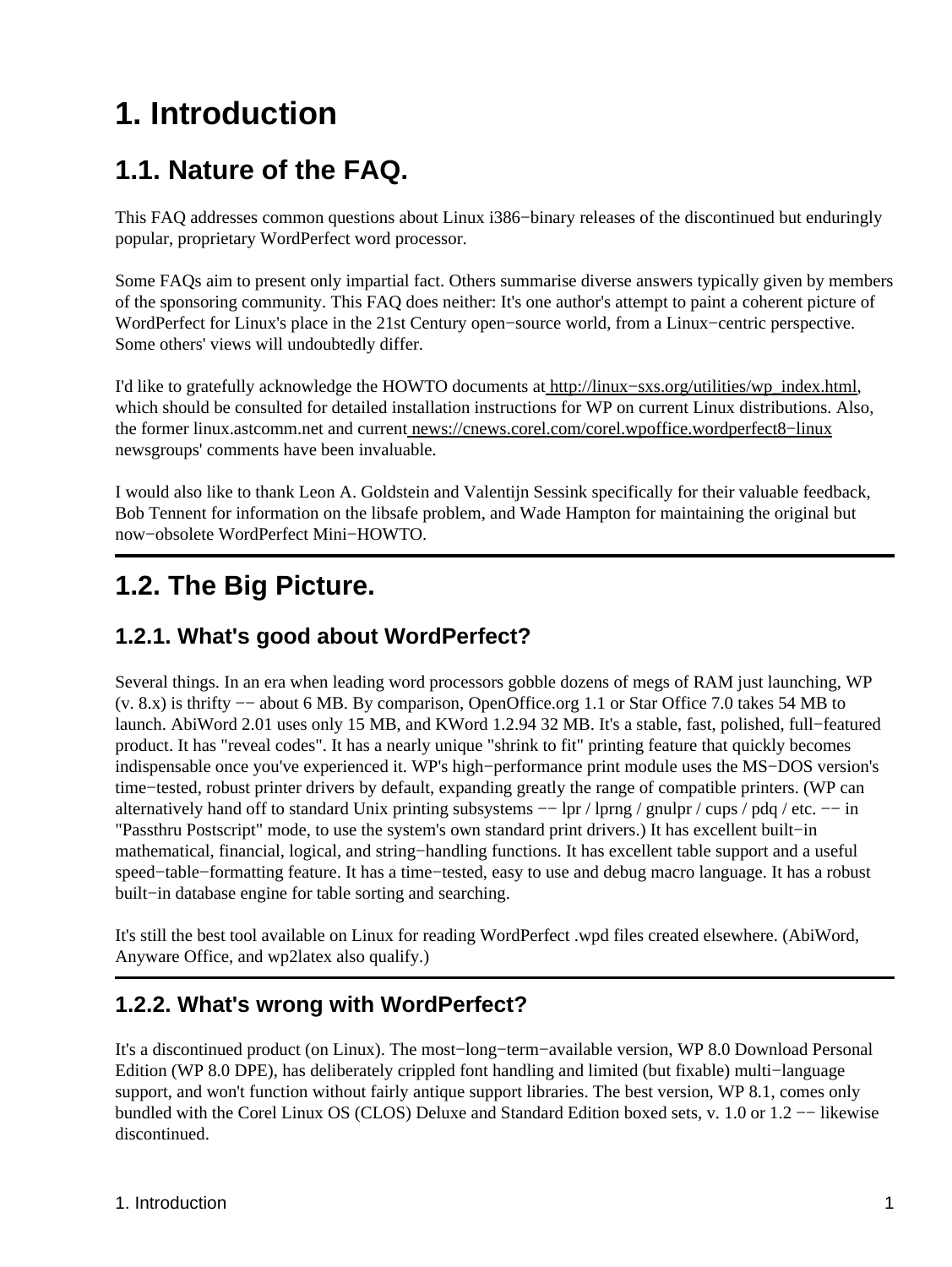WP used to be the best tool on Linux for reading MS−Word (through Word97) files, but always faltered on some, especially those Fast Saved in MS−Word. But now, Star Office, OpenOffice.org, and AbiWord reportedly do better (and, unlike WP for Linux, can read post−Word97 .doc formats).

All 8.x versions (except the 2003−4 "pilot project" re−release) ship with a broken MS−Word import / export module: This third−party code ("Filtrix") fails with the message "Filtrix unable to convert this file" if the local system clock is set to later than September 9, 2001, because an internal time counter overflowed when Linux system time in seconds since January 1, 1970 passed 10^9 seconds. The problem can be fixed using a wrapper by Valentijn Sessink of the Netherlands firm Open Office,<http://www.openoffice.nl/>(not to be confused with Sun Microsystems's OpenOffice.org project), available at [http://olivier.pk.wau.nl/~valentyn/wp8fix/.](http://olivier.pk.wau.nl/~valentyn/wp8fix/)

The integration into standard Linux print subsystems was always poor; ditto the typeface support. Screen rendering is a bit below par −− though printed output when using the built–in print engine is uniformly excellent, and very fast. Also, TrueType fonts were never supported, only PostScript Type 1. Menu shortcuts break when Caps Lock or Num Lock are on. And WP's use of the Motif graphics toolkit makes its aesthetics a bit klunky.

Last, though the point may be obvious, WP is proprietary (not open source). Open−source projects die only when nobody cares to maintain them, can be fixed / improved by any motivated party, and can be easily implemented on newer CPU architectures (IA64, PPC). By contrast, supplies of all but one WP version are vanishing, the sole exception occupies a legal grey area, and the difficulty of keeping it running on evolving Linux systems (which can be i386 only) can only increase over time.

It's a measure of just how good WP for Linux is / was that many people consider it still the best word processor for Linux, on balance, despite the above.

### <span id="page-4-0"></span>**1.2.3. Who created WordPerfect for Linux?**

Old−timers may recall that WordPerfect originally emerged from Satellite Software, Inc. of Orem, Utah, which later renamed itself to WordPerfect Corporation, which ported it widely from the original x86 assembler version for MS−DOS. (Their initial Unix port occasioned a rewrite to C, which lead to WP for NeXT, which lead to WP 6.0 for MS–Windows, which was the basis for all subsequent versions.) That firm eventually sold WordPerfect's codebase to Novell, Inc., which then sold it to Corel Corporation Limited of Ottawa, Canada. Corel then hired a spinoff firm (Software Development Corporation aka SD Corp., formed by the Unix port's manager and developers) to port WP versions 6, 7, 8.0, and 8.1 to both Linux and several proprietary Unix platforms.

Around 1996−7, the initial SD Corp.−written Linux port of Corel WP, v. 6.0, was marketed solely through through Caldera, Inc. of Orem, Utah, as part of two bundles: the WordPerfect and Motif Bundle, and the Caldera Internet Office Suite bundle (companion CD to Caldera Network Desktop v 1.0). In 1997, Corel replaced this with a v. 7.0 that it sold directly (after SD Corp.'s open beta), offering greater file compatibility with other platforms and other improvements.

The zenith of WP for Linux's popularity, however, came with the 1998−2000 v. 8.x series, the most wildly popular Linux proprietary software of that era. (During that time period, Corel, acting without help from SD Corp., attempted to port the entire WordPerfect Office (aka Corel Office) suite to Java: Program startup was [slow](http://developer.novell.com/research/appnotes/1997/july/netnotes/03.htm) for its time, and some functions had [problems](http://web.pip.com.au/office/readme.html). The project was killed after some [public betas](http://public.planetmirror.com/pub/hobbes/java/apps/suite/).)

The intended successor to 8.x shipped some time around 1999: WP 9, better known as WordPerfect Office 2000 (which was technically WordPerfect joined at the hip to several other Corel programs −− Quattro Pro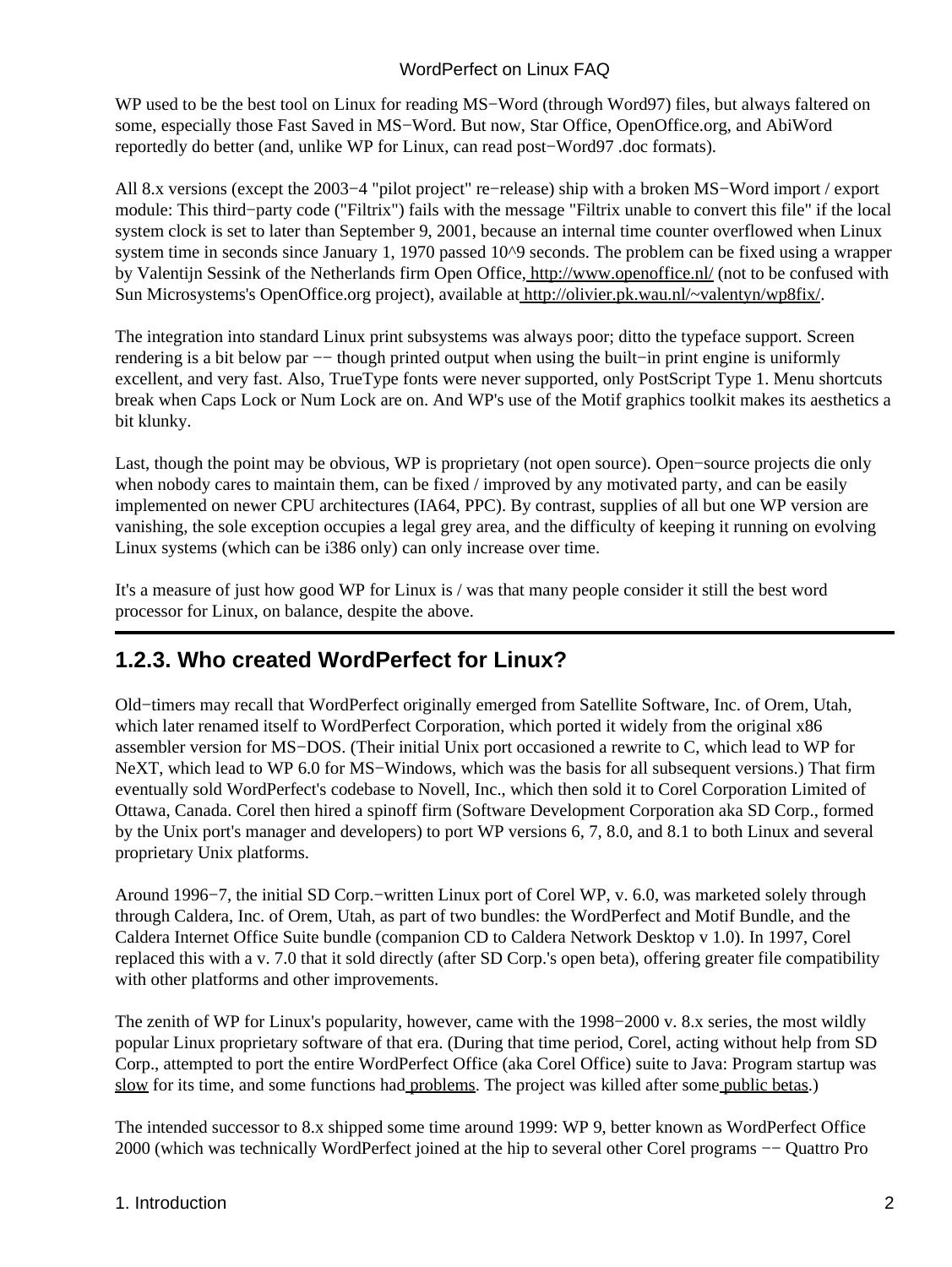(which Novell bought from Borland in June, 1994, and then passed to Corel), Paradox (which Corel bought around 1997 from Borland), Corel Presentations, Corel Central), produced by Corel Corporation Limited, alone, Corel having closed down the WordPerfect Corporation unit in Orem, Utah during 1998−9. (Paradox was included only in the Deluxe Edition, and omitted from Standard Edition.)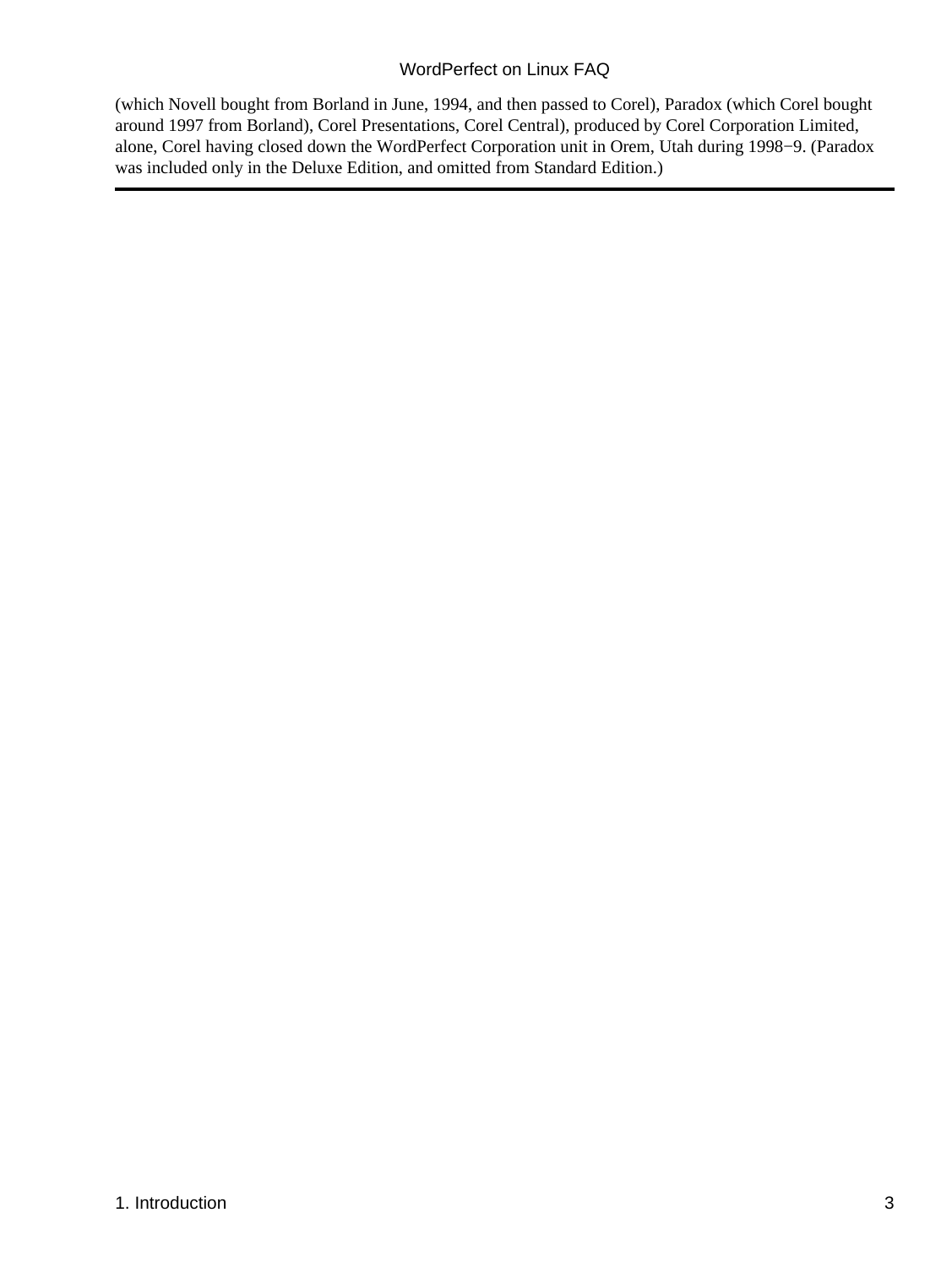# <span id="page-6-0"></span>**2. Taxonomy and History**

### <span id="page-6-1"></span>**2.1. Corel WordPerfect Product Strategy**

To understand Corel's WP versions for Linux, and what they're like, it helps to know the company's product history. As a proprietary software company, Corel wants customers to buy its boxed−set products. WordPerfect is one such product. CLOS was another. The Corel Netwinder Linux−based computer was a third.

Proprietary software companies are motivated to keep development costs down and product−development cycles short. So, Corel always attempts to use one main codebase, the Win32 version (the MacOS one having been axed in May 2001, per [http://www.geocities.com/bulgybear/wp.html\)](http://www.geocities.com/bulgybear/wp.html) as the flagship version, and minimises time and money spent on other OSes' versions.

For similar reasons, the WP product line is always fundamentally less diverse than it seems: To fill different niches and hit various price points, WP is / was offered in different "editions", with more features omitted or disabled from the base "Server" edition (about US \$500, boxed set) as one descends the price scale.

## <span id="page-6-2"></span>**2.2. Versions and Editions**

WP versions 6 and 7 for Linux (native ports coded by SD Corp.) are long gone from the market, at this date. The (premium−priced) Server Edition boxed−set version included multiuser support and NFS locking, and included both an X11 version ("xwp") and a text−mode / console one ("wp"). The lower−priced Personal Edition boxed set omitted both multiuser / NFS support and the console version. (By "boxed set", I mean that the product was not available for download, only in a retail box, via stores or mail−order.)

WP 8.0 editions for Linux were mostly similar: The Server Edition and Personal Edition boxed−set versions were as detailed for prior versions. However, Corel also introduced a WP 8.0 Download Personal Edition, which could be downloaded free of charge as a gzipped tar archive, and was also redistributed for the cost of media on CD−ROMs, in either tar.gz or RPM format. In late 2001, Corel disabled download of WP 8.0 DPE from its ftp site, but it remains available elsewhere.

WP 8.0 DPE for Linux differed from the boxed−set versions in lacking the other versions' drawing / charting module, their module to create custom dictionaries and hyphenation databases, their equation editor, their network support, their print−queue manager, their prepaid technical support, their sample documents / templates / textures / clip−art / photos, their font−installer module, most of their fonts, their multi−language support, and their documentation. (The program could call up an HTML manual from http://linux.corel.com/wpmanual, now removed, and that entire Internet server was finally decommissioned on Feb. 26, 2003.) Also, after 90 days, it refuses to run until you enter a registration key, available free of charge (for now) on<http://venus.corel.com/nasapps/wp8linuxreg/register.html> or <http://nas.corel.com/nasapps/wp8linuxreg/register.html>(or use one of the ones people have posted in public). Also, the licence permitted only personal, non−commercial use. Last, it was compiled dynamically linked against some now−obsolete libraries, which must thus be furnished for its benefit (prior to installation).

Balanced against these drawbacks is supplies of 8.0 DPE being effectively inexhaustible −− despite legal questions.

WP 8.0 Personal Edition for Linux was offered in boxed sets, and was offered bundled with the book "WordPerfect for Linux Bible" by Stephen E. Harris and Erwin Zijleman. It included 140 fonts, the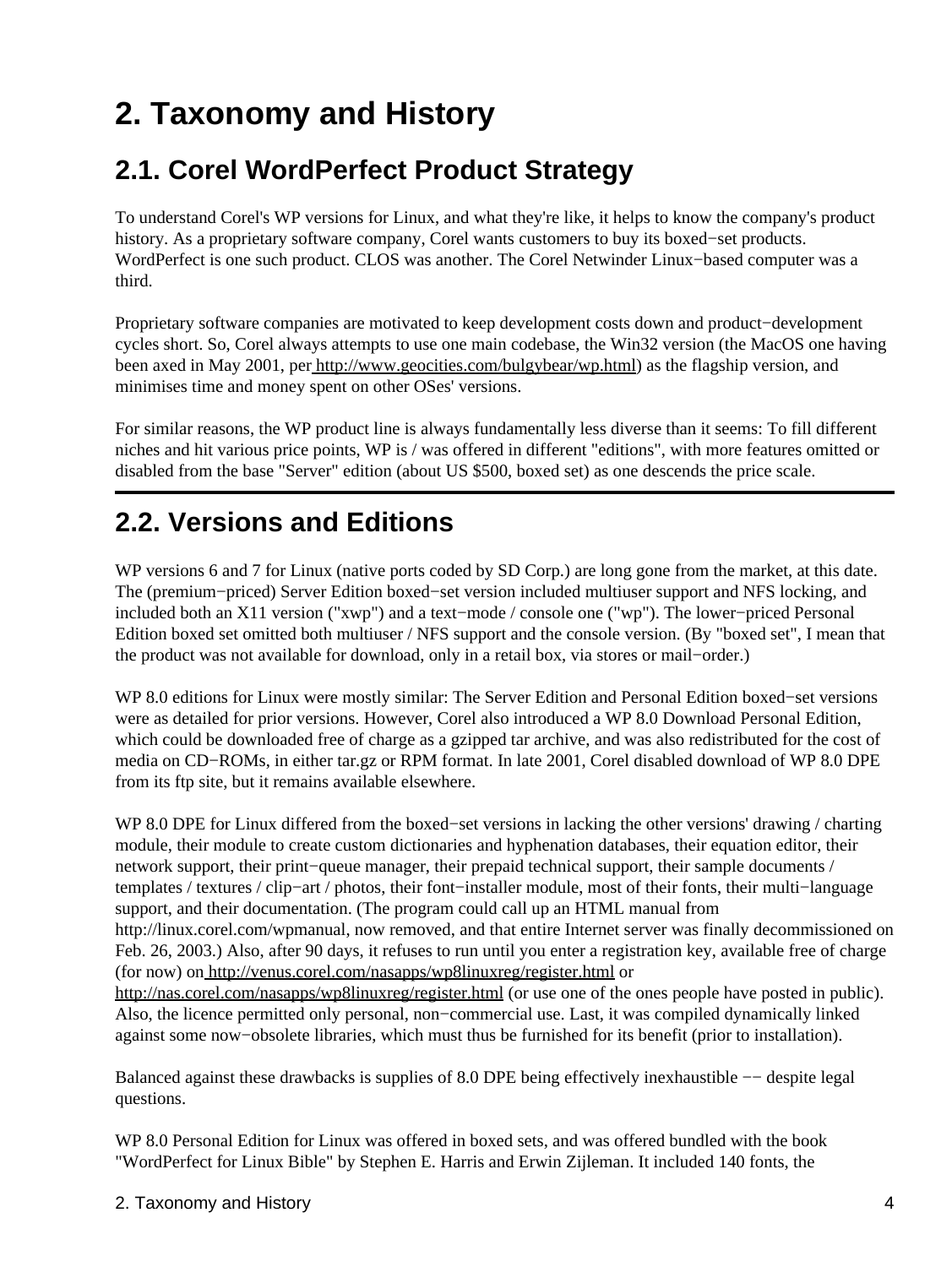font−installer module "xwpfi" (see[: http://www.rodsbooks.com/wpfonts/wpfonts−fonts.html\)](http://www.rodsbooks.com/wpfonts/wpfonts-fonts.html), 5,000 clip art images, support for grammar / spelling checkers and thesaurus lookups in additional (non−English) languages, and a now−outdated set of KDE 1.1 RPMs for Red Hat 5.1 / 5.2. The CD−ROM includes a text file with a registration key. Be aware that the electronic−format WP manual included is for character−mode WP, not the graphical X11 version.

Next came WP 8.1 Personal Edition for Linux (WP 8.1 PE), arguably the best version to date, showing "Release 8.1 11/1/1999" in its About screen. It came only in boxed sets of CLOS Deluxe Edition versions 1.0 and 1.2. (CLOS 1.2 was better known as "Second Edition", a name Corel evidently pitched at MS−Windows users.)

WP 8.1 PE differed from prior versions in several ways. It wasn't licensed for multiuser (only Server Editions included multiuser support and console−mode WP; I know of no 8.1 Server Editions), but was licensed for commercial use. As part of CLOS Deluxe Edition, it was in .deb package format. Redistribution was / is strictly prohibited. It came with a full set of 300 fonts, the font−installer module, network support, WP Draw, an equation editor, and a printed manual. It ships with and installs all required libraries.

WP 8.1 Light Edition for Linux was the bundled WP copy included in boxed sets of CLOS Standard Edition. According to one report, it differs from WP 8.1 PE only in having approximately 1/3 as many included fonts (only one of the Deluxe bundle's three .deb−format font archives).

Starting in late 2003, an update to WP 8.1 PE, confusingly called "WordPerfect 8 for Linux" (but showing "Release 8.1.0076 11/1/1999" in the About screen), was available through the Corel Store e−commerce Web site on eBay, then on Corel's own site intermittently from April 15, 2004 until around June 2004 as a "pilot project" aka "proof of concept" market−testing limited offering, "to determine the feasibility of developing future Linux versions of WordPerfect or WordPerfect Office". It uses its own graphical installer routine (eschewing the system package database) that prompts you for a licence number (included), installs under /usr by default, provides the necessary set of libc5 libraries and matching wrapper scripts, provides 130 PostScript Type 1 fonts, and incorporates the equivalent of Valentijn Sessink's Filtrix fix. Supported languages are English (UK, US, CA and OZ) and French (CA and National), only −− which can be fixed. Like prior releases of WP 8.1 PE, the 2003−4 "WordPerfect 8 for Linux" pilot−project offering was licensed for commercial use, but not multiuser.

The intended successor to 8.x was WP 9, promoted by Corel as "WordPerfect Office 2000". This FAQ will have little to say about WP 9 for Linux, as it was not a true native port, but rather consisted of Win32 code running in a Winelib environment -- with predictable RAM bloat and instability, as a result. (Boxed sets only were offered.)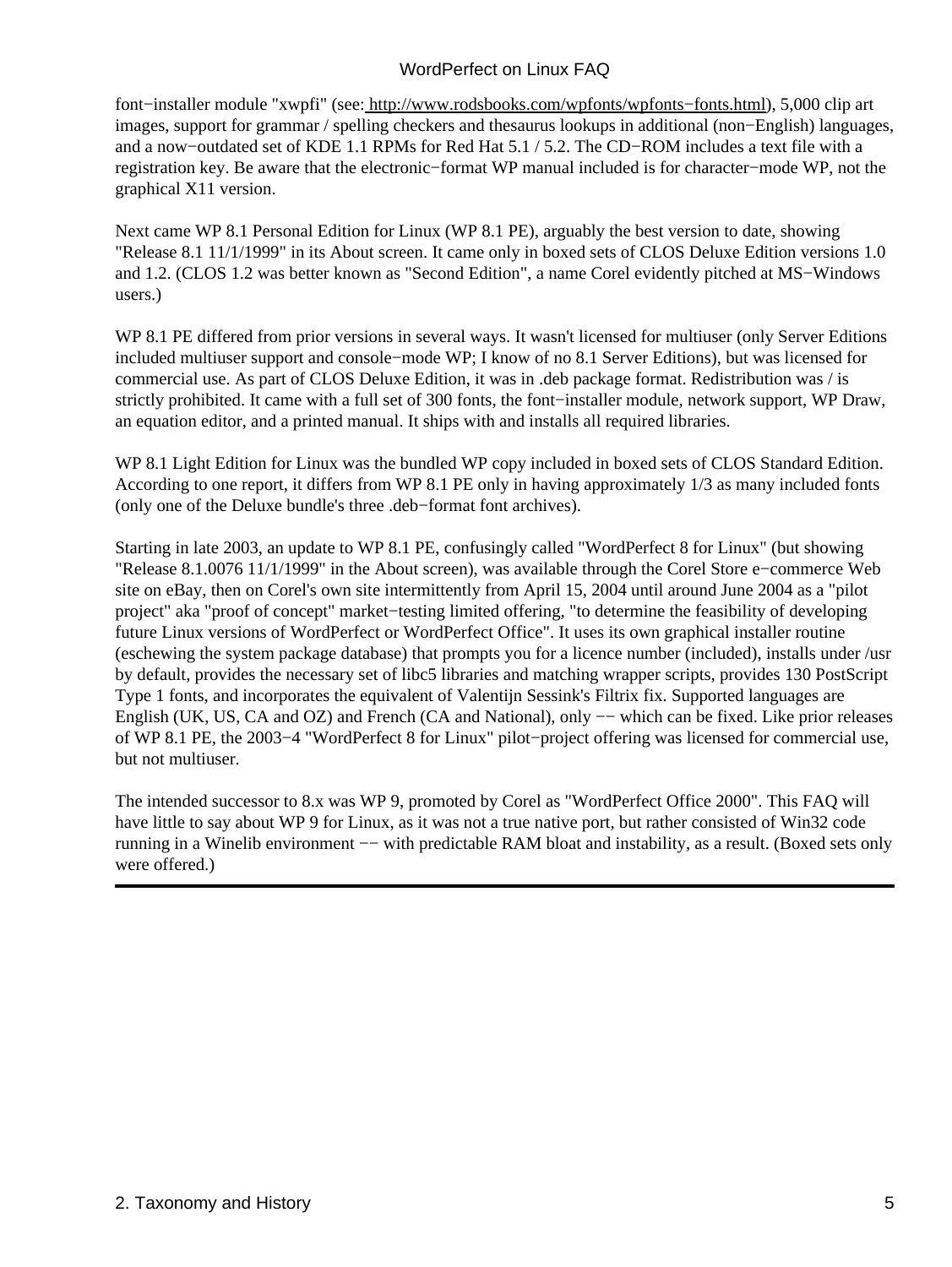# <span id="page-8-0"></span>**3. Technical Problems.**

### <span id="page-8-1"></span>**3.1. WP 8.0 DPE for Linux installs but won't start on my Linux distribution. How do I fix that?**

WP 8.0 for Linux was distributed as a dynamically linked ELF binary, linked against libc5 (C library), libm (the related math library), a set of five X11 libraries for libc5−based software, and ld−linux.so.1.9.\* (aka ld.so 1.9.\*), the dynamic−linker/loader software current on Linux at that time. Those old libraries are often omitted from current Linux distributions. In such cases, you need to retrofit those libraries. (You can see the exact library links by running "ldd" = list library dependencies against the WordPerfect "xwp" main executable file.) Specifically: Prior to running the WP 8.0 installer, you must install ld−linux.so.1.9.\* (usually in an ld.so package), libc of some version from 5.3.12 through 5.4.46, and libm.so.5.\* (both usually in the libc5 package), and a set of X11 backward−compatibility libraries compiled against libc5 (libXt.so.6, libX11.so.6, libXpm.so.4, libSM.so.6, and libICE.so.6). Don't forget to ensure the libraries' directories are listed in /etc/ld.so.conf, and then re−run /sbin/ldconfig.

What binary packages these libs and dynamic linker/loader will occupy differs between distributions. If in doubt, documents linked from [http://linux−sxs.org/utilities/wp\\_index.html](http://linux-sxs.org/utilities/wp_index.html) may give details for your distribution. (Also, FAQ section "After I locate WP 8.0 DPE for Linux, how do I install it, and what can I do to improve and fix it?" has more details and remedies for installation problems.)

### <span id="page-8-2"></span>**3.2. WP 8.0 DPE for Linux installs perfectly, and runs fine for the root user, but quits with a segmentation fault if any non−root user starts it. What's the cause?**

You installed Accelerated−X, a proprietary X11 server, and included in your installation its version of the X11 libraries, which were compiled with glibc. You need the more−traditional XFree86 versions of those libraries (libXt.so.6, libX11.so.6, libXpm.so.4, libSM.so.6, and libICE.so.6), specifically ones that were compiled for libc5 X11 clients. Remove Accelerated−X completely, reinstall the XFree86 shared libraries for libc5 clients (which may have any of various package names, such as xlib−compat, oldlibs/xlib6, etc.), and then reinstall the Accelerated−X server only (minimal installation). WordPerfect should then run correctly.

### <span id="page-8-3"></span>**3.3. How do I stop the WP 8.x installer from getting diagnostic message "../install.wp: [: 18−10: integer expression expected" followed a short while later by termination with a Segmentation Fault error?**

You are running with "libsafe" enabled, a wrapper library that aims to protect system security by blocking library calls that are known to be vulnerable to buffer overflows. Unfortunately, that technique blocks execution of any binary that attempts a dynamic library call to libc5.x. Both the WP 8.x installer and WP 8.0's runtime binary were compiled as libc5 executables.

To confirm that libsafe is the culprit, type "echo \$LD\_PRELOAD | grep libsafe". You can turn off that setting by typing "unset LD\_PRELOAD". Then, remove the libsafe reference in /etc/ld.so.preload, if this exists. You should now be able to successfully run the installer, and can call the main "xwp" binary using a shell script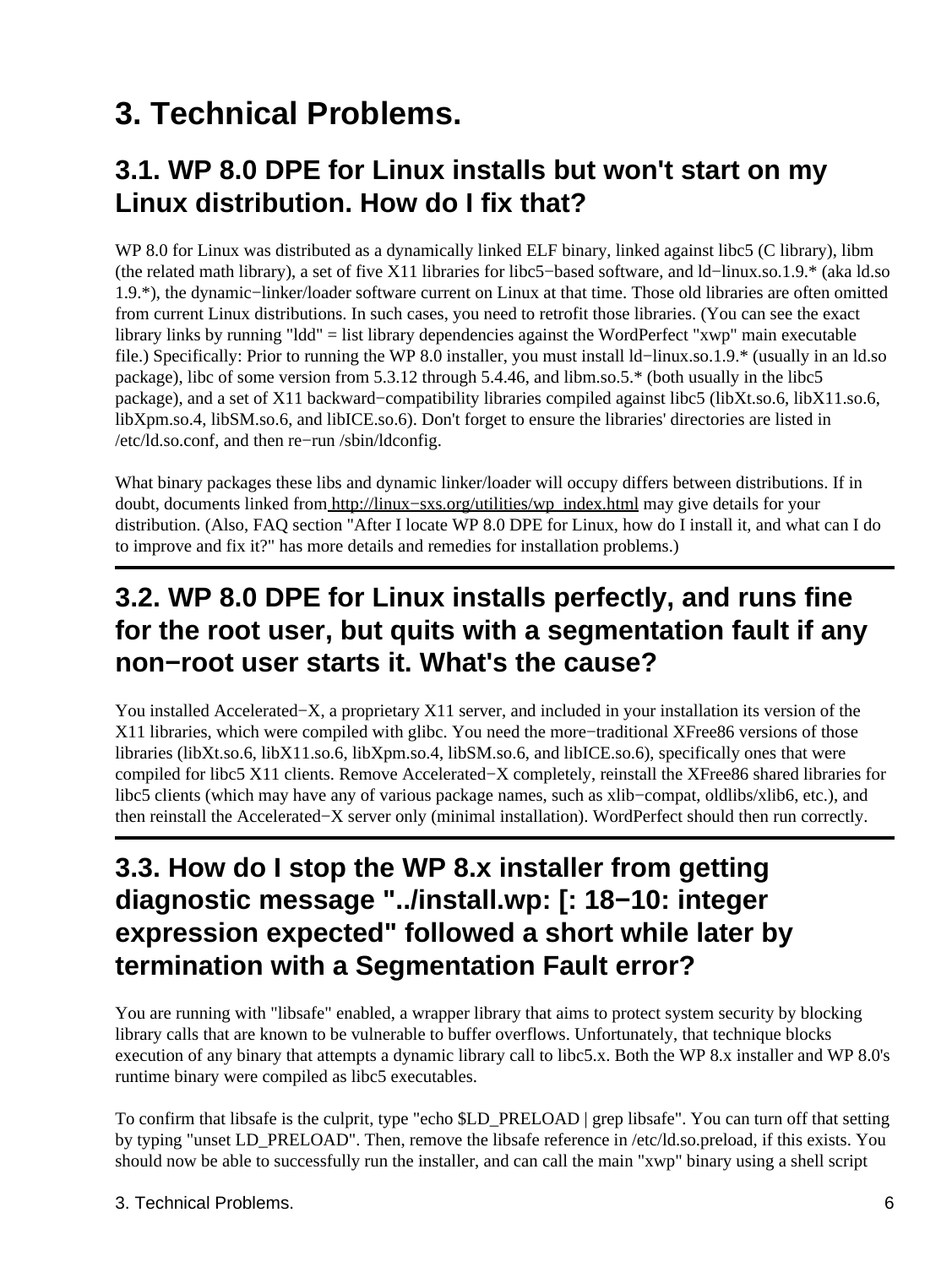that runs "unset LD\_PRELOAD" just prior to executing xwp.

### <span id="page-9-0"></span>**3.4. How do I fix the WP 8.x installer's failures resulting from errors copying files onto my NFS network drive?**

You're probably using one of the personal editions of WP 8.x. Only the server editions include code required to enable support of NFS file locking (which in server editions you can enable via the WPadmin login facility). Otherwise, neither the installer nor the WP program binary will run if any components are on (or will be installed to) any NFS mounted drive, including user settings in users' home directories and temporary files in /tmp.

### <span id="page-9-1"></span>**3.5. How do I fix MS−Word import / export filters (the Filtrix module) on WP 8.x for Linux?**

The third−party Filtrix module, because of a programming oversight concerning date−handling, doesn't work on systems whose current date is set later than September 9, 2001: On attempts to import / export MS−Word files, it fails with error message "Filtrix unable to convert this file". The problem can be fixed by installing a wrapper by Valentijn Sessink, available at [http://olivier.pk.wau.nl/~valentyn/wp8fix/.](http://olivier.pk.wau.nl/~valentyn/wp8fix/) (This fix isn't necessary for the 2003−4 "pilot project" re−release, which includes an equivalent fix.)

Note: Reportedly, the Filtrix module will not process MS−Word .doc files that were saved in MS−Word with password−protection applied. This is not a bug: Filtrix never handled such files. (Nor can Filtrix handle MS−Word documents with embedded non−MS−Word COM objects such as spreadsheet tables from MS−Excel.)

Import will also fail on any file saved in a post−Word97 version of Microsoft's .doc format. This is not a bug, just an inevitable result of the program's age and lack of maintenance.

### <span id="page-9-2"></span>**3.6. Why didn't Corel itself release any fix for the MS−Word / Filtrix problem, especially given its obligations to purchasers of boxed−set versions?**

Good question. By the time the problem cropped up, Corel had discontinued all involvement in Linux. Just before that, Microsoft Corporation made a major investment in Corel, preventing the latter firm's collapse. It's possible that lack of Linux−competent staffing was an issue, that Corel didn't wish to displease its investor, that the firm perceived inexpensive Linux versions to be impairing sales of its US \$500 versions for other Unixes (especially given increasingly common support for Linux−native binaries on those Unixes), or that corporate inertia after liquidating the entire Linux division accounted for this lapse. (Corel was later passed to Vector Capital, Microsoft co−founder Paul Allen's venture−capital firm, which took Corel private.)

Corel's only comment (November 5, 2001) was "The corporation is not prepared to make any comment", and to post a comment on http://linux.corel.com/support/updates.htm#wp8, unchanged since late 2001, that "Corel is currently working with the filter manufacturer to resolve this issue." (That claim was still present when Corel took down the linux.corel.com machine on Feb. 26, 2003.)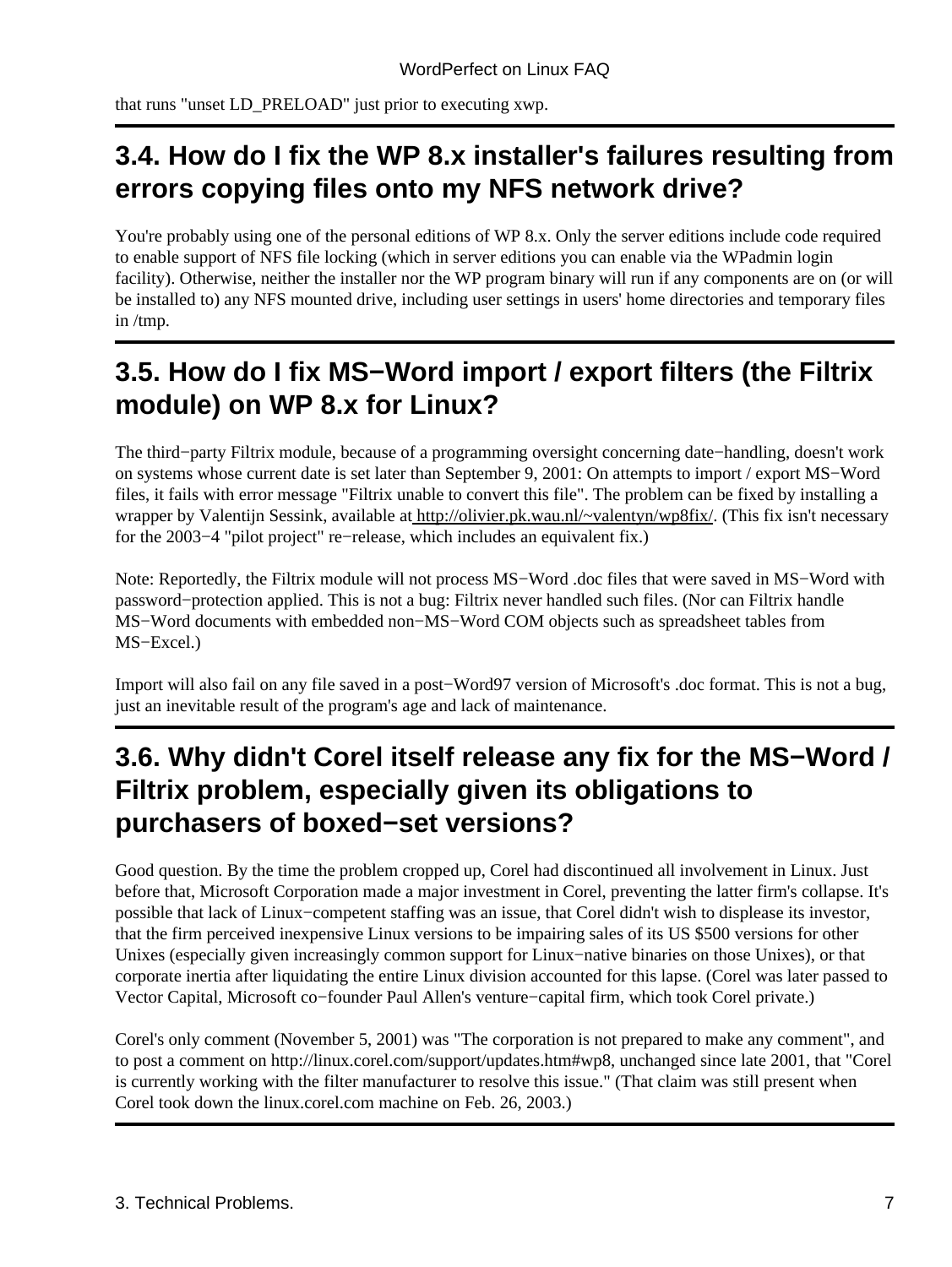### <span id="page-10-0"></span>**3.7. How do I make WP for Linux's integration with KDE Address Book ("kab") work with KDE2 / KDE3?**

You don't. WP is compatible with the "kab" version in KDE 1.1, only, that being the KDE version shipped with CLOS. For unexplained reasons, this feature also doesn't work on Linux 2.4.x or later kernels.

### <span id="page-10-1"></span>**3.8. I get rendering problems with icons and other graphical objects when running WP for Linux at greater than 16 bits per pixel. How do I fix that?**

This is a frequent symptom of colour palette exhaustion. The only real cure is to run X11 at a lower colour depth. 32 bpp will sometimes work where 24 bpp doesn't, but 16 bpp always works (assuming hardware support).

### <span id="page-10-2"></span>**3.9. Can I make WP for Linux use TrueType fonts?**

No. WP can use PostScript Type 1 fonts, only. The issue is covered comprehensively by Rod Smith, here (including describing a utility for generating PostScript Type 1 fonts from TrueType ones −− with, no doubt, inevitable loss of detail resulting from "hinting"−routine omission and other conversion artifacts): <http://www.rodsbooks.com/wpfonts/>

## <span id="page-10-3"></span>**3.10. How do I get printing to work?**

By default, WP for Linux (uniquely) ignores Linux's system printing facilities, and uses its own print engine and drivers. (The latter are the same as for WP on MS−DOS, giving the program very broad printer support. More are available a[t http://www.columbia.edu/~em36/wpdos/,](http://www.columbia.edu/~em36/wpdos/) which should be reachable as <http://www.wpdos.org/>.) You need to configure the printing subsystem. As the root user, start xwp with the −admin (or −adm) command−line option, then select and install an appropriate printer driver, using the Add Printer Driver widget. (In such cases but not the Passthru Postscript option discussed next, specify "−oraw" in the WP8 Printer Setup dialogue's Lpr options box on the Select Destination sub−page, or define a "raw" printing destination in your system print daemon, e.g., CUPS.) Alternatively, select "Passthru Postscript" to hand off jobs to the system printing daemon, and use the latter's print drivers, instead.

The 2003−4 "WordPerfect 8 for Linux" pilot−project offering retains this print engine, except that it defaults to Passthru Postscript using print destination WPSpool, a reasonable default for compatiblity with modern Linux systems' existing system print regimes, which mostly use CUPS. (You can still alternatively use WP's own print drivers, and either specify "raw" printing in your system print spooler or "−oraw" in WP's print options as described above.)

### <span id="page-10-4"></span>**3.11. How do I keep the "WordPerfect 8 for Linux" re−release's installer from crashing?**

Because of a bug in the install script, the 2003−4 "WordPerfect 8 for Linux" pilot−project release's installer must be run setting US English option initially as default, or it will fail. You can then choose one of the other installed language options after installation.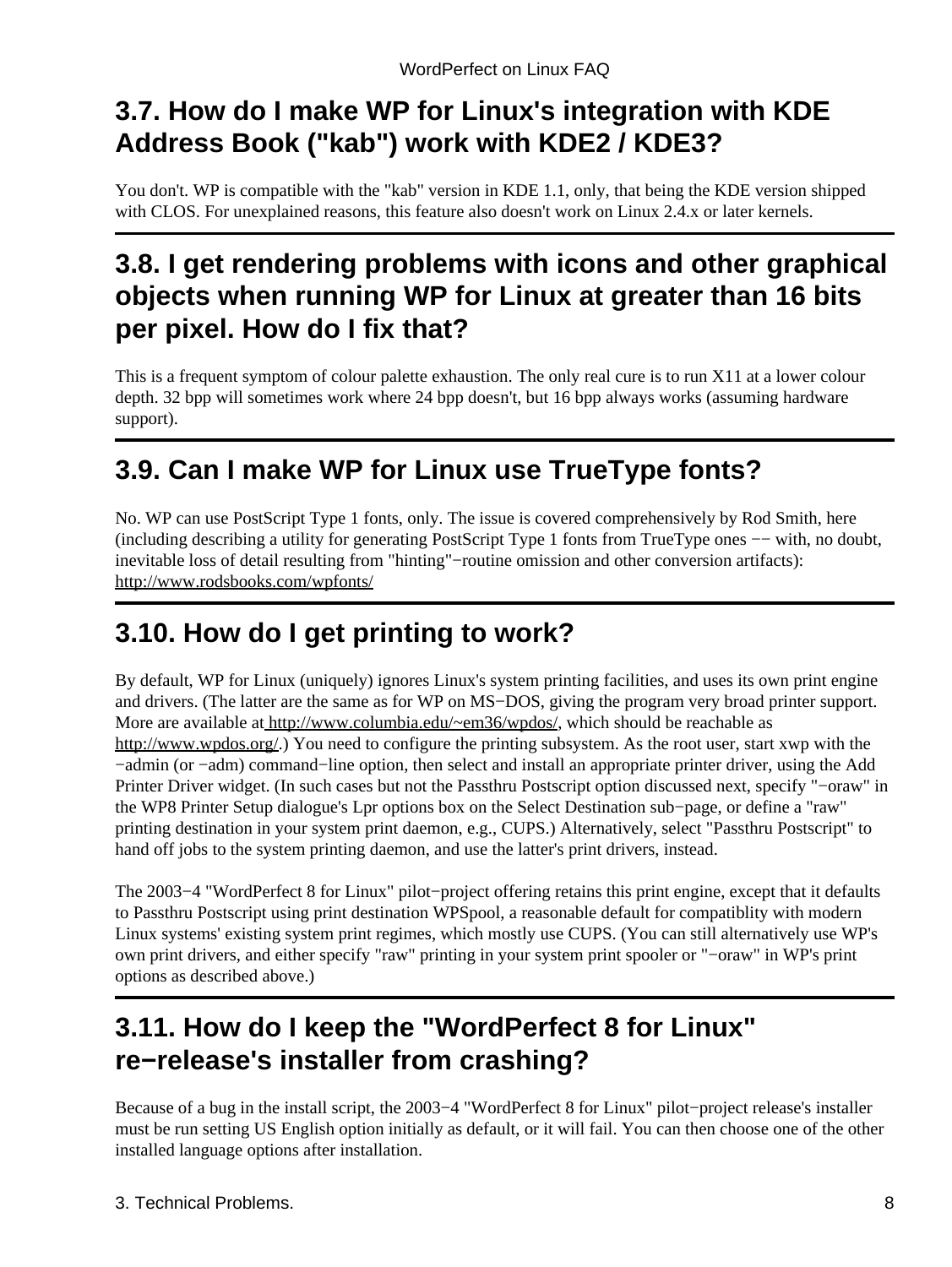### <span id="page-11-0"></span>**3.12. Can my language's absence from the "WordPerfect 8 for Linux" re−release be fixed?**

Yes. The "pilot project" re−release included language modules for English (UK, US, CA and OZ) and French (CA and National), but not Dutch, German, Italian, or Spanish. Those modules can be installed from separate downloads mentioned elsewhere in this FAQ. After installing them, you'll need to add "/usr/i386−compat−gnulibc1/lib" (or as appropriate, if you didn't install WP to the /usr/wplinux default) as a new line to /etc/ld.so.conf and re−run "ldconfig". (Otherwise, you'll see an error about inability to find libm.so.5, when you execute the language module's ./Runme script.)

### <span id="page-11-1"></span>**3.13. Why aren't the PostScript Type 1 fonts I've installed available in WP?**

You haven't yet run the xwpfi font−installer, to inform WP of their presence. (A Readme explains how to use it.) Note that xwpfi is intentionally omitted from WP 8.0 DPE. Please see FAQ section "How do I add fonts to WP 8.1?" for more details.

### <span id="page-11-2"></span>**3.14. Why aren't the PostScript Type 1 fonts I've installed available to applications other than WP?**

You haven't yet configured X11 to know about them, though perhaps you've run xwpfi to inform WP about their existence. The two are distinct, WP's font integration being incomplete relative to that of standard Linux apps. Please see FAQ section "How do I add fonts to WP 8.1?" for more details.

### <span id="page-11-3"></span>**3.15. I see the process "wpexc" still running in my system process table, even after quitting WordPerfect. If the WordPerfect program is "xwp", what's "wpexc", and why does it need to remain running?**

Tests by Valentijn Sessink have confirmed that this process must have something to do with printing: If you rename the wpexc binary, then start WP, printing will malfunction but no other program features will. The fact that it's left running even after you quit WP appears to be a bug. You can safely kill it, when not running WP.

## <span id="page-11-4"></span>**3.16. What is the "xwppmgr" process?**

It's the WordPerfect Print Manager. WordPerfect by default manages its own printing, and only optionally hands off jobs to the system printing facility, if so configured.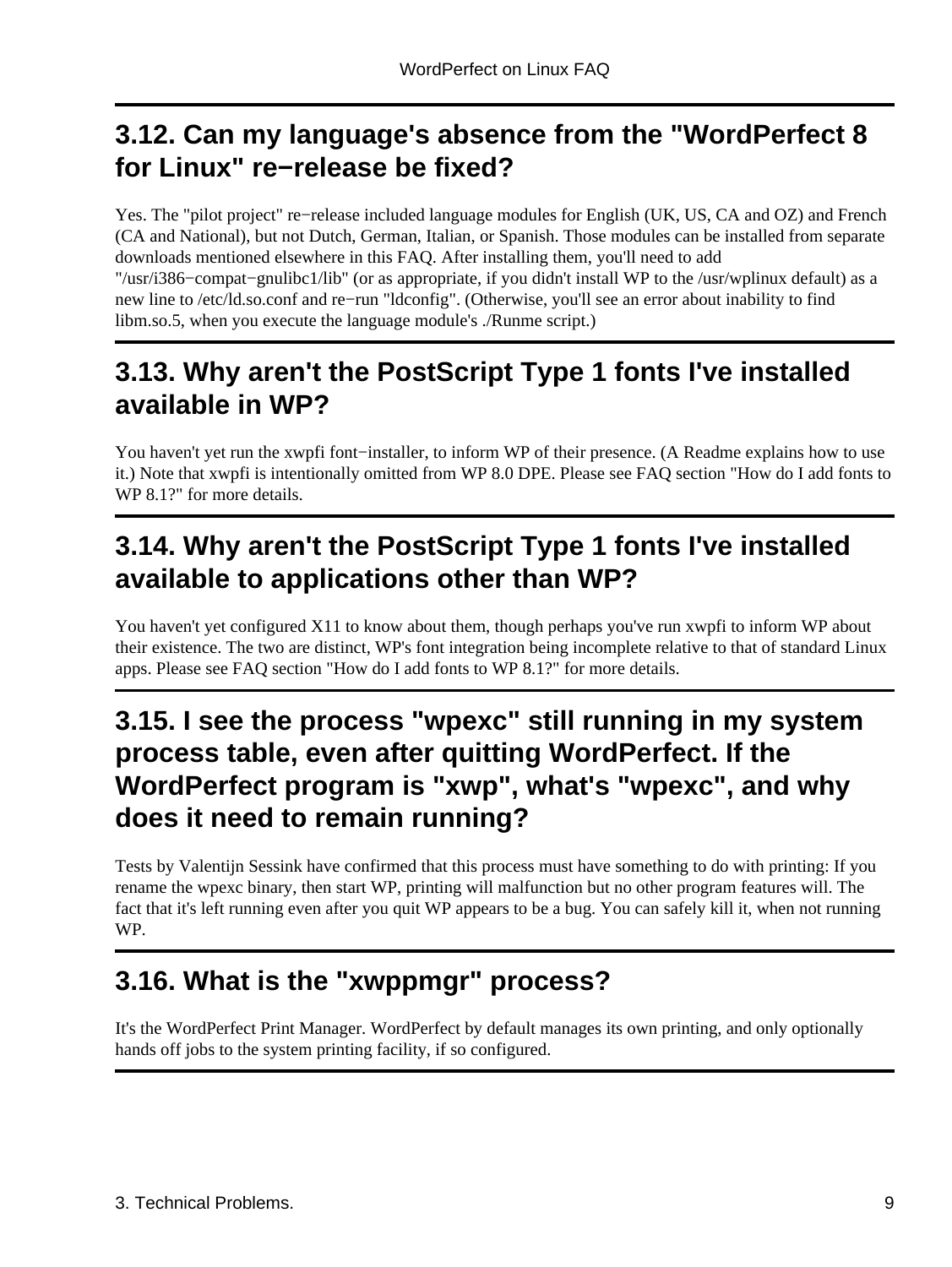### <span id="page-12-0"></span>**3.17. How do I prevent "xwp" from starting the wrong version of WordPerfect?**

(This problem obviously applies only to the minority who keep multiple editions of WP for Linux on tap.) "xwp" in some editions, such as 2003−4's "pilot project" re−release and WP 8.1 PE, is a symbolic link pointing to a launcher script. (Thus, you should rename any existing /usr/bin/xwp, before installing, as the installer will overwrite it.) In others, it's a binary: Run "file" on it to tell. You may have to do some debugging and creation of your own symlinks to untangle multiple editions' startup mechanisms.

### <span id="page-12-1"></span>**3.18. How do I get WP to support my wheelmouse?**

You need to run "imwheel −k" (which utility must, of course, be installed) just prior to launching WP. This can be added as a line near the top of WP's startup script (which you can create, if none such exists).

### <span id="page-12-2"></span>**3.19. WP9 stopped working / won't install, even with the upgraded support packages and installer. How do I fix that?**

Check the version of libc, which should be in /lib. If it's 2.3.2 or above (as it is in essentially all current Linux distributions), and you're using either the original bundled version of Corelwine or Michael Torrie's corelwine−cvs−20010613−1.i386.rpm upgrade (or Andreas von Heydwolff's corelwine−cvs\_0.1−2\_i386.deb [conversion](http://web.archive.org/web/20040225112645/http://members.chello.at/hrdisk/corelwine.html) to .deb format of Torrie's release), that's why: There's a libc−support problem, which will necessitate fixing and re−releasing Corelwine. ([A bug](http://sources.redhat.com/ml/bug-glibc/2003-05/msg00047.html) in ld.so's dynamic linker/loader prevents solving this using a wrapper to use an older libc and the existing Corelwine libs.) However, in September 2004, Torrie graciously provided hi[s Corelwine source code.](http://linuxmafia.com/pub/linux/apps/) It's hoped some volunteer will soon code the patch required.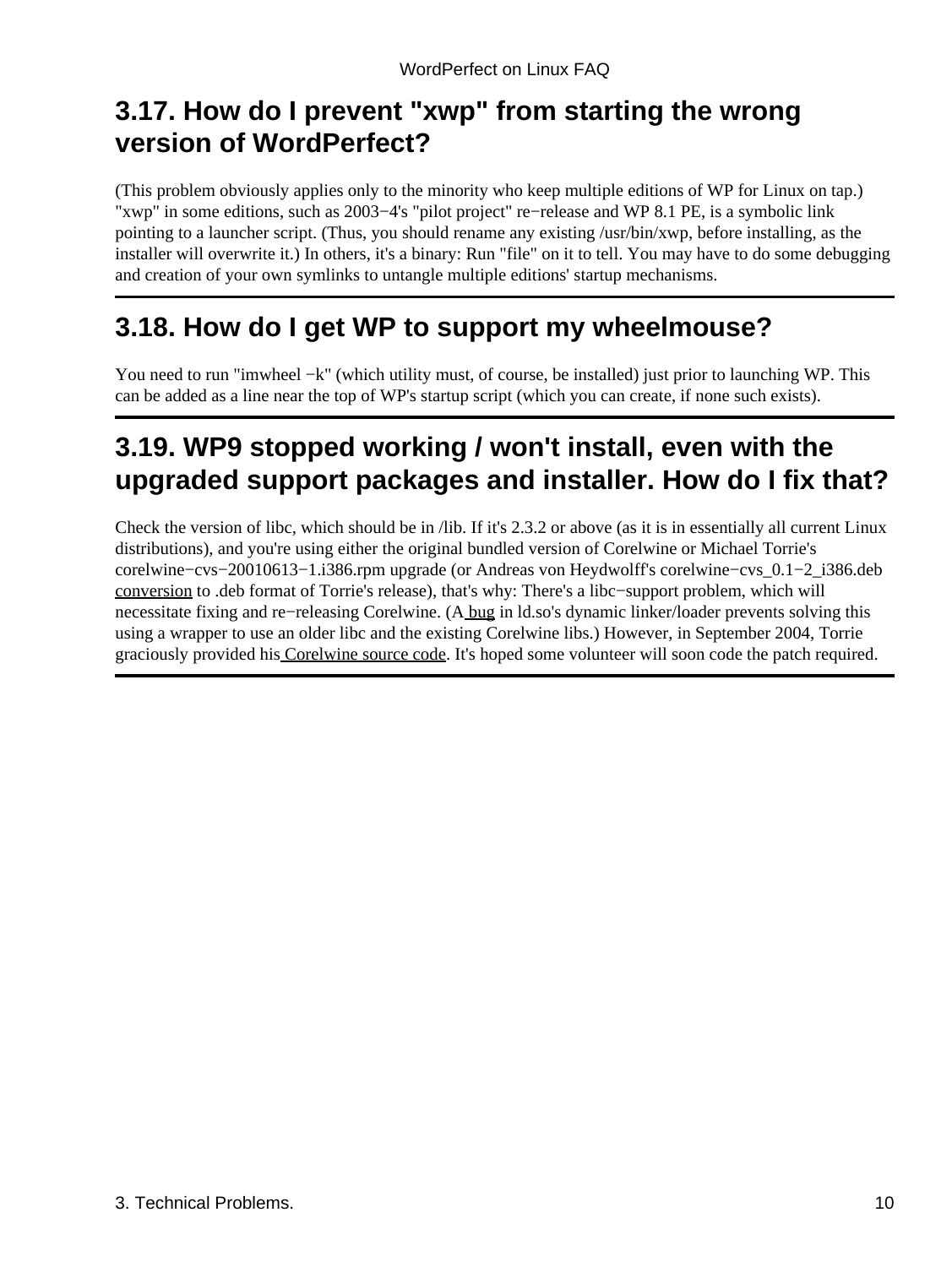# <span id="page-13-0"></span>**4. Downloadable WP 8**

### <span id="page-13-1"></span>**4.1. Where can I find a copy of WP 8.0 DPE for Linux? What filenames should I look for?**

Most locations that formerly offered the download (for example, CNET's download.com, ftp.calderasystems.com, and linux.tucows.com) ceased doing so about the time Corel itself did. It's possible (but pure speculation) that Corel asked or required that the files be pulled.

However, the download is still available at:

- [ftp://ftp.uni−halle.de/pub/Linux/software/wordperfect8/](ftp://ftp.uni-halle.de/pub/Linux/software/wordperfect8/) Includes all localisation files.
- <http://sunsite.ui.ac.id/pub/linux/nonfree/>
- <http://ftp.urc.ac.ru/pub/OS/Linux/print/>Also has PhotoPaint9 for Linux.
- <ftp://ftp.ufscar.br/pub/linux/editortexto/>
- <http://ftp.dreamtime.org/pub/linux/wp8/>
- <http://alge.anart.no/ftp/pub/Office/WordPerfect/>
- <ftp://ftp.planetmirror.com/pub/corel/wordperfect/linux/>
- <http://www.invivo.net/pub/SOFTS/telechargement/Linux/WORDPERF/> Note FR localisation files.
- <http://linuxmafia.com/pub/linux/apps/> Site carries WP 8.0 DPE, all localisation files, the Filtrix fix, copies of WP 8.x licences, archived knowledgebase / FAQ / documentation files, and Corelwine / WP9 fixes.

(The ES=Spanish archive at

<http://www.invivo.net/pub/SOFTS/telechargement/Linux/WORDPERF/Espagnol/> is unfortunately corrupted.)

It's packaged either as a single gzipped 23 MB tarball (GUILG00.gz), a single 17 MB RPM archive (included in Caldera OpenLinux through v. 2.3) that installs ready to run, a 22 MB RPM archive (one in SuSE Linux boxed sets through 6.1 and a similar one in older boxed sets of Linux−Mandrake) that installs tar archives in /usr/lib/wp8/ that must then be separately installed by running /usr/lib/wp8/Runme, or as a collection of seven separate tarballs (GUILG00.gz through GUILG06.gz). The program also remains available on a US \$3 CD−ROM a[t http://linuxcentral.com/.](http://linuxcentral.com/) Ditto on a US \$1 CD−ROM at [http://www.edmunds−enterprises.com/.](http://www.edmunds-enterprises.com/)

The filenames listed are for the default US English version: The filenames for other localisations are included on

<http://web.archive.org/web/20030821125611/http://content.443.ch/pub/linfiles/Gnusoft/wordperfect8/Readme.html>, and download sources for all nine localisation archives are noted above.

### <span id="page-13-2"></span>**4.2. After I locate WP 8.0 DPE for Linux, how do I install it, and what can I do to improve and fix it?**

Your first challenge may be to unpack it. You'll have no problem with the (rare) RPM archive, but the gzipped tarballs (either a single−piece archive named GUILG00.gz, 23 MB, or seven smaller archives named GUILG00.gz through GUILG06.gz) will appear a little puzzling: Despite having a .gz extension (only), they are in fact gzipped tarballs. Further, they un−tar right into the current directory, rather than creating a container directory. Corel —− or someone operating on its behalf (CNET's download.com staff?) —– grotesquely botched the packaging. However, note that some sites will have repacked the contents (variously), often out of a desire to correct Corel's error. Therefore, when in doubt, use the Linux "file" utility to determine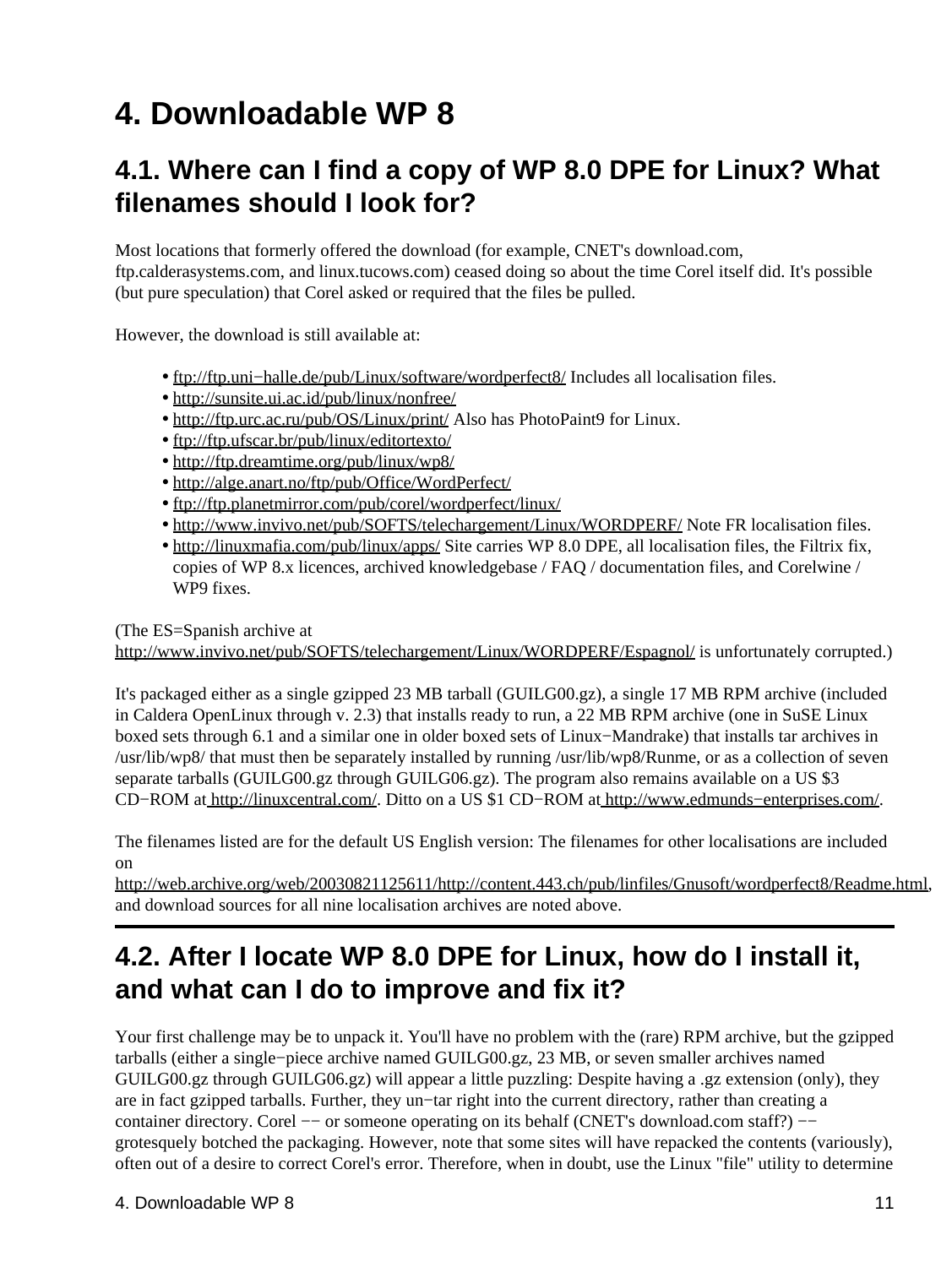what you're working with.

After unpacking (and reading the Readme file), you'll have to furnish the dynamic libraries WP 8.0 requires: ld−linux.so.1.9.5, libc5 (any version from 5.3.12 through 5.4.46) with matching libm.so.5.\*, and a set of X11 backwards−compatibility libraries compiled for libc5 X11 clients (libXt.so.6, libX11.so.6, libXpm.so.4, libSM.so.6, and libICE.so.6). These will probably be optional packages for your distribution, not installed by default. Only then should you run "sh Runme", as directed by the Readme. Caveat: If some of the libs are not present, you may think installation has succeeded, but will then encounter any of a variety of strange symptoms. Therefore, make certain, as follows:

In an X11 terminal, do "su −" to become the root user temporarily. Type "ldconfig −v | grep libc.so.5", which must show some libc version from 5.3.12 through 5.4.46. Type "ldconfig −v | grep libm.so.5". This must show a libm version of 5\*. Type "ldconfig −v | grep libXt.so.6", which must show some libXt version of 6.0\*. Type "ldconfig −v | grep libX11.so.6", which must show some libX11 version of 6.1\*. Type "ldconfig −v | grep libXpm.so.4", which must show some libXpm version of 4.11\*. Type "ldconfig −v | grep libSM.so.6", which must show some libSM.so.6.0\*. Type "ldconfig −v | grep libICE.so.6", which must show some libICE.so.6.3\*. Type "ldconfig −v | grep ld−linux.so.1". This must return a ld−linux version of 1.\*. Type "ldconfig −v | grep libsafe", which ideally will show null results. (If not, see FAQ section "How do I stop the WP 8.x installer from getting diagnostic message '../install.wp: [: 18−10: integer expression expected' followed a short while later by termination with a Segmentation Fault error?") You've now confirmed that necessary libraries are installed and known to the dynamic linker/loader. (Unfortunately, the five X11 libraries found by the above process might be compiled for more−modern glibc2 aka libc6 clients, not libc5 ones −− and one set cannot substitute for the other. A good sign is if you get two lines of return values for each of the five ldconfig lines: That shows that you have both glibc and libc5 versions of the X11 libs installed.)

If you've tried to satisfy WP 8.0's libs requirements but still aren't quite succeeding (which is becoming common as distributions eliminate legacy libc5 and ld.so libraries from their default installations and sometimes from the distributions entirely), as a last resort you can unpack wp8−libs.tgz from [http://www.ibiblio.org/pub/linux/distributions/vectorlinux/veclinux−1.8/packages/wordperfect8/](http://www.ibiblio.org/pub/linux/distributions/vectorlinux/veclinux-1.8/packages/wordperfect8/), a complete gzipped tar archive of all required libraries plus lines to add to /etc/ld.so.conf. (It should be unpacked into an empty directory, as it provides no container directory.) As the root user, carefully put the libraries in the indicated directories, and then adjust /etc/ld.so.conf as indicated and re−run /sbin/ldconfig to rebuild the library cache. Be aware that these additions are outside your distribution's package regime (if any), and, like any manual change to key system internals, should be done with caution.

Now, as your last action with root−user authority, do "mkdir /opt/wp8" followed by "chown yourself /opt/wp8", where yourself is your regular non−root login. Last, type "exit" (or Ctrl−D) to exit the root−user shell and revert to your regular non−root login. (Root authority should never be used for software installer routines if there's another way, as there is here.) You can now proceed with invoking the WP 8.0 DPE installation script ("sh Runme"). You'll almost certainly be warned that your Linux kernel is "not certified". (This is OK.) When prompted for an installation directory, specify /opt/wp8. On the "Existing Application" screen, you don't need to provide "the pathname of an existing application". On the Select WordPerfect Printer Drivers screen, you should select all printer types you expect to want to print to, but will be able to revisit this selection later. (See FAQ section "How do I get printing to work?".)

Afterward, you'll want to apply Valentijn Sessink's wrapper to fix the "Filtrix" MS−Word import / export module, available at [http://olivier.pk.wau.nl/~valentyn/wp8fix/.](http://olivier.pk.wau.nl/~valentyn/wp8fix/) You might also want to put a three−line shell script in /usr/local/bin to start xwp by cd'ing to /opt/wp8/wpbin and then running ./xwp. Otherwise, it'll be necessary to type "/opt/wp8/wpbin/xwp" to start the program.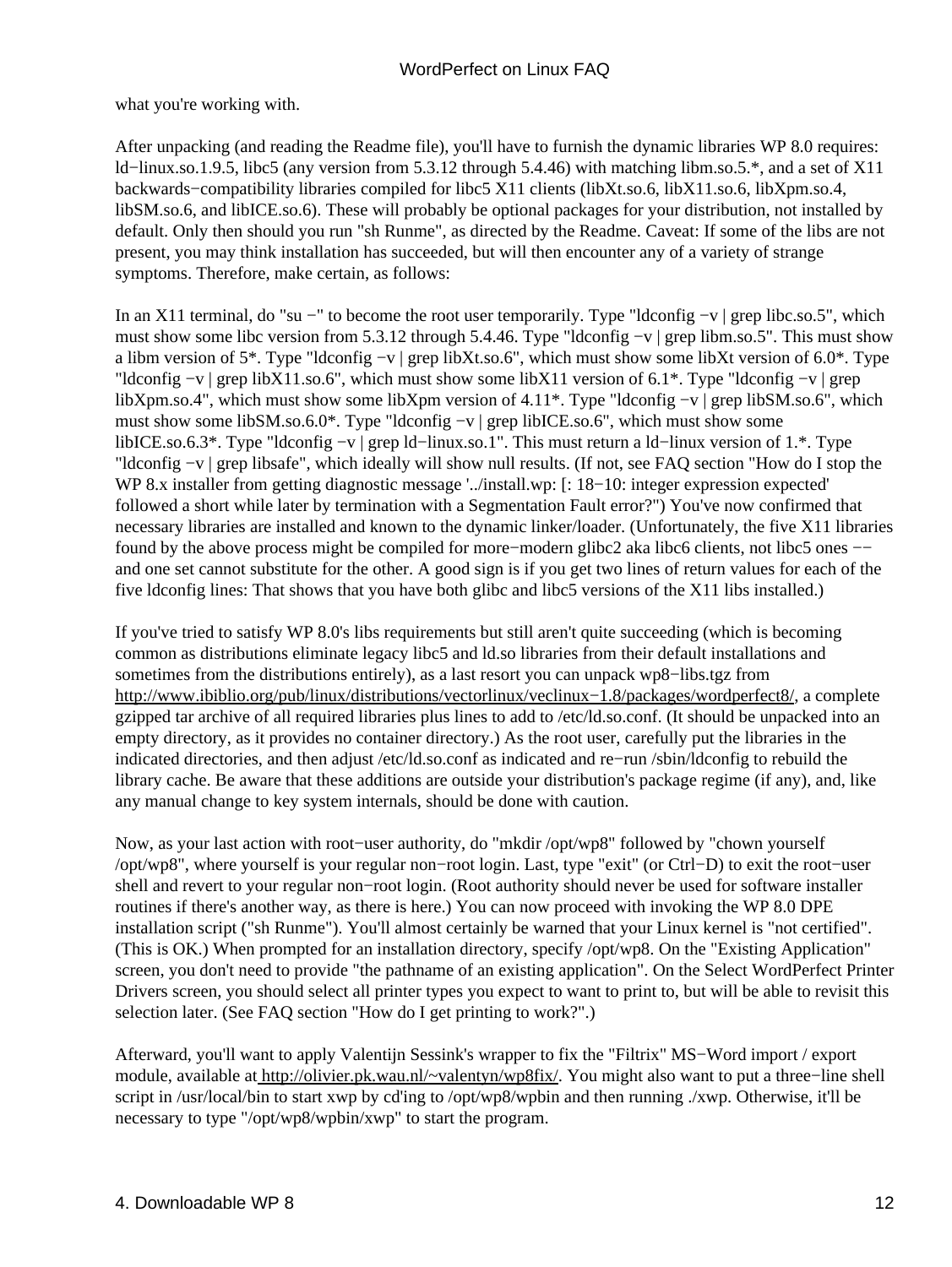Last, in lieu of the on−line manual Corel has removed from http://linux.corel.com/wp8manual (and, in fact, Corel decommissioned that entire site on Feb. 26, 2003), you'll want to bookmark some sites as a partial substitute:

- [http://web.archive.org/web/\\*/http://linux.corel.com/](http://web.archive.org/web/*/http://linux.corel.com/) Archived copies of the old, actually useful, Corel knowledgebase, FAQ, and support pages for WP for Linux.
- <http://apps.corel.com/support/> Current iteration of Corel's support presence: Includes links to Corel's product−related newsgroups, but almost all other Linux−relevant content seems to have been removed.
- <http://www.rodsbooks.com/wpfonts/> WP expert Rod Smith explains all about WP for Linux's support of fonts and printers.
- <http://olivier.pk.wau.nl/~valentyn/wp8fix/> Valentijn Sessink's pages about the Filtrix bug and his fix.
- [http://control−escape.com/wp8.html](http://control-escape.com/wp8.html) Review of WP 8.0 DPE, including setup run−through.
- <http://users.erols.com/mdinolfo/wp8linux.htm>Another WP 8.0 DPE setup run-through, but with valuable debugging and security tips.
- http://linuxtoday.com/news\_story.php3?ltsn=1998-12-21-012-10-NW-SW Detailed recipe for downloading and installing WP 8.0 DPE.
- http://linux–sxs.org/utilities/wp\_index.html Linux–SXS's link farm for distribution–specific WP install guides, plus a Filtrix article.
- <http://libranet.com/support/2.8/wp8libranet2.8>Installing WP 8.x on Libranet, by Leon A. Goldstein.
- [http://www.linux−magazin.de/ausgabe/1999/12/WordPerfect1/wordperfect1.html](http://www.linux-magazin.de/ausgabe/1999/12/WordPerfect1/wordperfect1.html) Magazine review (in German language) of WP 8.0 DPE.
- http://web.archive.org/web/20030821125611/http://content.443.ch/pub/linfiles/Gnusoft/wordperfect8/Readme. Information on additional language modules.
- <http://web.archive.org/web/20011031155326/http://www.qwkscreen.com/WPLinuxLinks.html> Link farm for WP 8.x. (Old.)
- <http://web.archive.org/web/20030825091241/http://users.lightbearer.com/set/wp/>Tips for WP 6.0 versions offered for Caldera Linux. (Old.)
- <http://www.tldp.org/HOWTO/mini/WordPerfect.html>Largely obsolete LDP HOWTO about WP 6.0 / 7.0 for Linux, and also about running WP 5.1 / 6.0 for SCO Unix on Linux using the iBCS emulation libraries.
- <http://unix.wizard.ca/wplinux/> WP 8.0 Server Edition (for various Unixes) product overview.
- <http://zinc.ichf.edu.pl/wordperfect/>WP 7.0 / 8.0 tips and tricks (in Polish language).
- http://www.geocities.co.jp/SiliconValley–PaloAlto/8336/work–wp8.html WP 8.0 DPE download and setup run−through (in Japanese language).

### <span id="page-15-0"></span>**4.3. Given that Corel has ceased publishing it, is redistribution of WP 8.0 DPE for Linux still lawful?**

That question really divides into two cases, distributors who secured a specific grant of redistribution rights from Corel and those who didn't. If you examine WP 8.0 DPE copies downloaded from http://linux.corel.com/products/linuxproducts\_wp8\_downloadlinks.htm (that site having been decommissioned as of Feb. 26, 2003) and elsewhere (including CD−ROM WP 8 copies, boxed−set versions of SuSE Linux through 6.1, Caldera Open Linux 2.3, older boxed sets of Linux−Mandrake etc.), you'll notice its licence omits the right to redistribute, and says the recipient's licence is non−transferable. Copyright law reserves distribution rights to a work's copyright owner, by default. So, strictly speaking, redistributing WP 8.0 DPE without explicit permission violates Corel's copyright.

(I am not a lawyer. This FAQ is not legal advice.)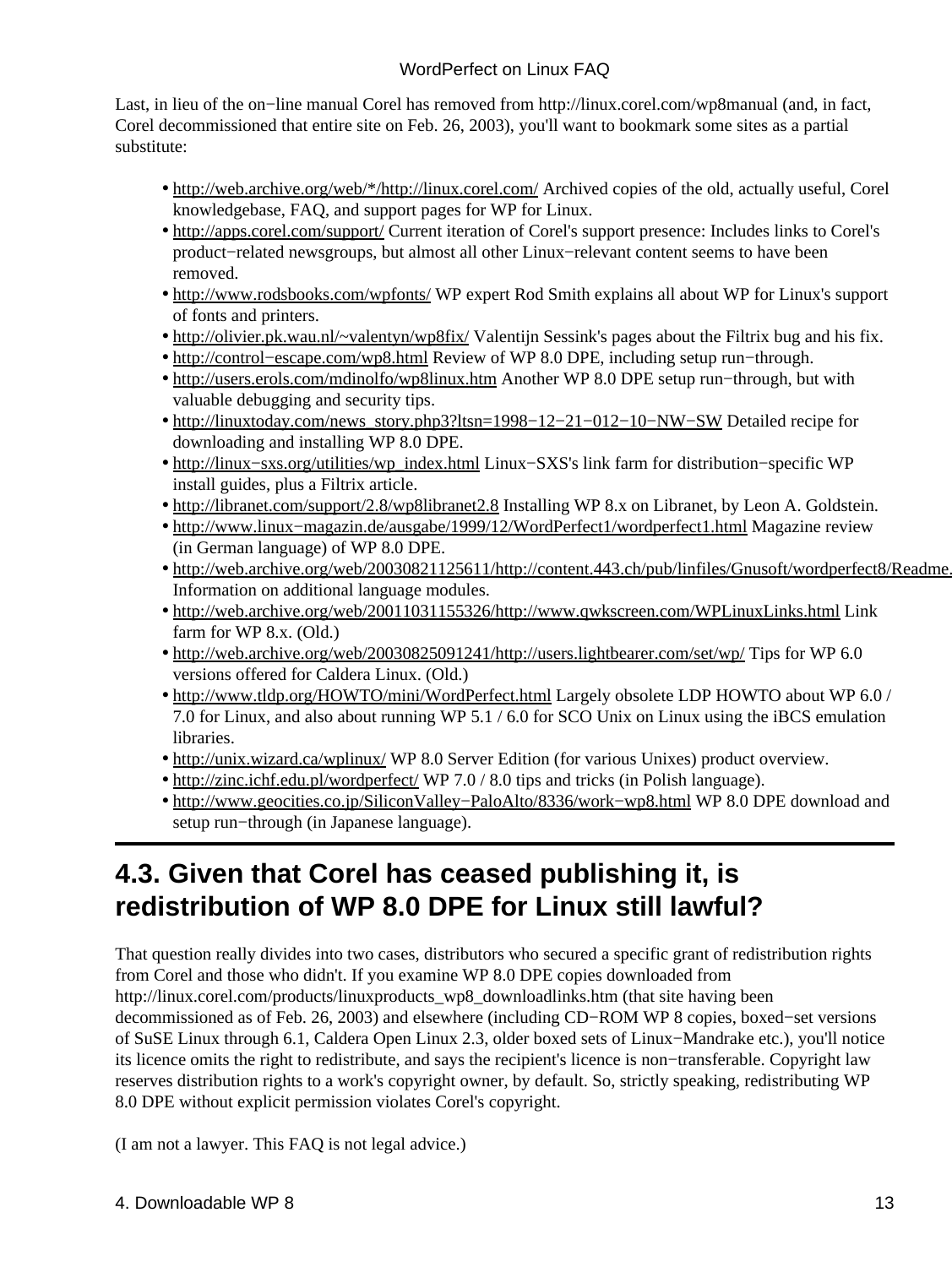Fortunately, Corel seems either tolerant or apathetic. (Pick one.) Also, companies like Edmund Enterprises and Linux Central may have permission memos from Corel Legal on file. Or not.

The point is that redistribution isn't something we can count on: Corel seems to have the right to enjoin anyone from redistributing it (absent long−term contract entitlements or other licence grants that we don't know about).

### <span id="page-16-0"></span>**4.4. What are the licence restrictions on WP 8.0 DPE for Linux?**

You may install it only on two computers and use it only on one machine at a time. Personal, non−commercial use only. You may not reverse−engineer or modify it. You must be in compliance with export laws and not associated with countries the USA considers naughty, like Cuba. You mustn't be on the USA Treasury or Commerce Department's lists of naughty people (drug smugglers, terrorists, export−regs violators, etc.). You mustn't allow use of the program to violate USA law.

The full licence text may be studied here[: http://linuxmafia.com/pub/linux/apps/corel−wordperfect−8−licence](http://linuxmafia.com/pub/linux/apps/corel-wordperfect-8-licence)

### <span id="page-16-1"></span>**4.5. Suppose I suddenly need to use my copy of WP 8.0 DPE for Linux in a commercial setting. Can I upgrade my licence?**

No. Corel made no provision for that, and discontinued all Linux operations in May 2001. At this late date, your best bet is probably to seek out a boxed set of CLOS Deluxe or Standard Edition for its copy of WP 8.1.

### <span id="page-16-2"></span>**4.6. How can I add more fonts to WP 8.0 DPE?**

You can't. The font−installer utility ("xwpfi") was deliberately omitted from WP 8.0 DPE to differentiate it from the boxed sets and motivate you to upgrade to the latter. It's possible you might be able to grab that utility from another edition of WP 6, 7, or 8.x, but that would almost certainly be copyright violation (though maybe not if that older version is a lawful copy and used nowhere else).

### <span id="page-16-3"></span>**4.7. How do I add additional language files (other than US English) to WP 8.0 DPE (or the 2003−4 "pilot project" re−release)?**

At one time, Corel offered free−of−charge localisation add−ons for nine other languages and countries, at http://linux.corel.com/products/wp8/download\_instr.htm, but removed them not long after it closed down its Linux division in May 2001, and decommissioned that entire site on Feb. 26, 2003.

However, in FAQ section "Where can I find a copy of WP 8.0 DPE for Linux?", you'll find links for all nine additional−language tarballs. Corel used a rather cryptic file−naming scheme. The standard large−format (single−piece) archives were named GUILGXX0.gz, where "GUI" seems to have indicated that this was for an X11 / graphical WP version, "LG" signified large format, and XX was one of the nine language / country codes: FR=French, UK=United Kingdom English, DE=German, ES=Spanish, CE=Canadian English,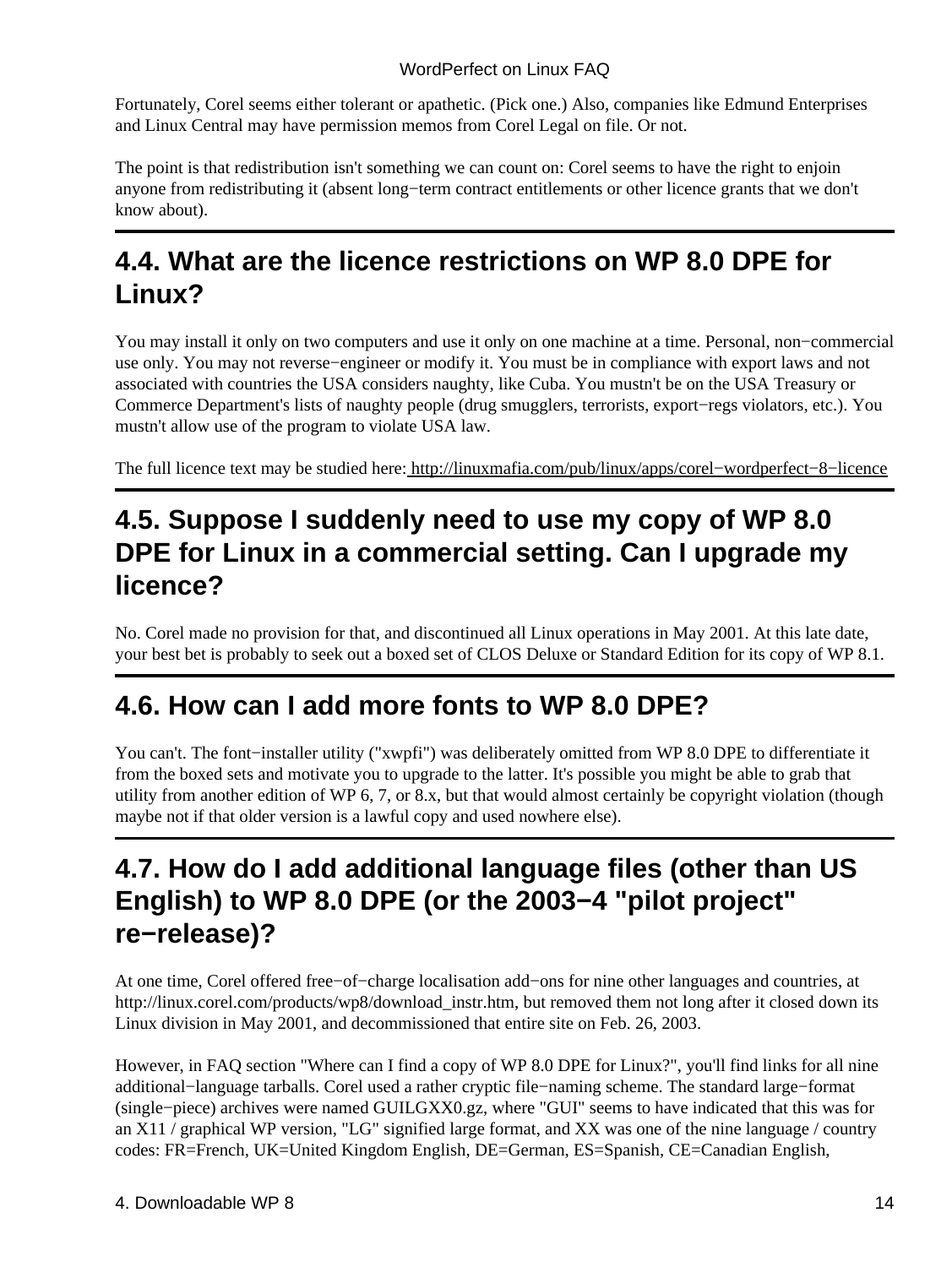CF=Canadian French, OZ=Australian English, NL=Dutch, and IT=Italian. Alternatively, you could get a set of from four to six archive files for your language / country in split format, named GUIXXNN.gz, e.g., GUINL00.gz through GUINL03.gz for Dutch. The split−format files have become very rare, but are [sometimes findable](ftp://ftp.uni-halle.de/pub/Linux/software/wordperfect8/GUI/) on the Internet.

The language tarballs (which, despite the "gz" extension, are actually .tar.gz files) have a "Runme" installation script, which takes care of all installation details, and localises all aspects of the program. If, on the other hand, you find a source for just the .lex dictionary files, copy them as the root user to WP8's "shlib10" directory. Start xwp with the −admin (or −adm) command−line option. Find the option to add additional languages. Exit xwp. In either case, after installing the language files, start xwp with the "−lang" option to override the US English default, e.g.. "xwp −lang de".

One source for .lex files is the CD bundled with the book "WordPerfect for Linux Bible", discussed in section 7.1. But, of course, if you have the WP 8.0 PE software from that book, you don't really need WP 8.0 DPE. (I don't know if it's lawful to redistribute the book's .lex files. That might depend on licensing.)

If you get errors about libm.so.5 being missing when you run the language module's Runme script, see FAQ section "Can my language's absence from the "WordPerfect 8 for Linux" re−release be fixed?" for the fix (adding the relevant library path to your dynamic linker/loader's search list).

### <span id="page-17-0"></span>**4.8. Where will we get new WP 8.0 registration keys, if / when Corel stops offering them at the page linked from [http://venus.corel.com/nasapps/wp8linuxreg/register.html?](http://venus.corel.com/nasapps/wp8linuxreg/register.html)**

Fortunately, Corel didn't prohibit recipients from publishing their registration keys, and at least four users have done so. As long as Corel continues to offer keys (at

<http://venus.corel.com/nasapps/wp8linuxreg/register.html>or

[http://nas.corel.com/nasapps/wp8linuxreg/register.html\)](http://nas.corel.com/nasapps/wp8linuxreg/register.html), it seems fair to give them the marketing information they gain thereby. If that facility is ever discontinued, use "LW8XW−bA8L9bjZf9", "LW8XW−NfDyZN1HfZ", "LW8XW−9K87F9tldF", or "LW8XW−nEqIHnZrcH".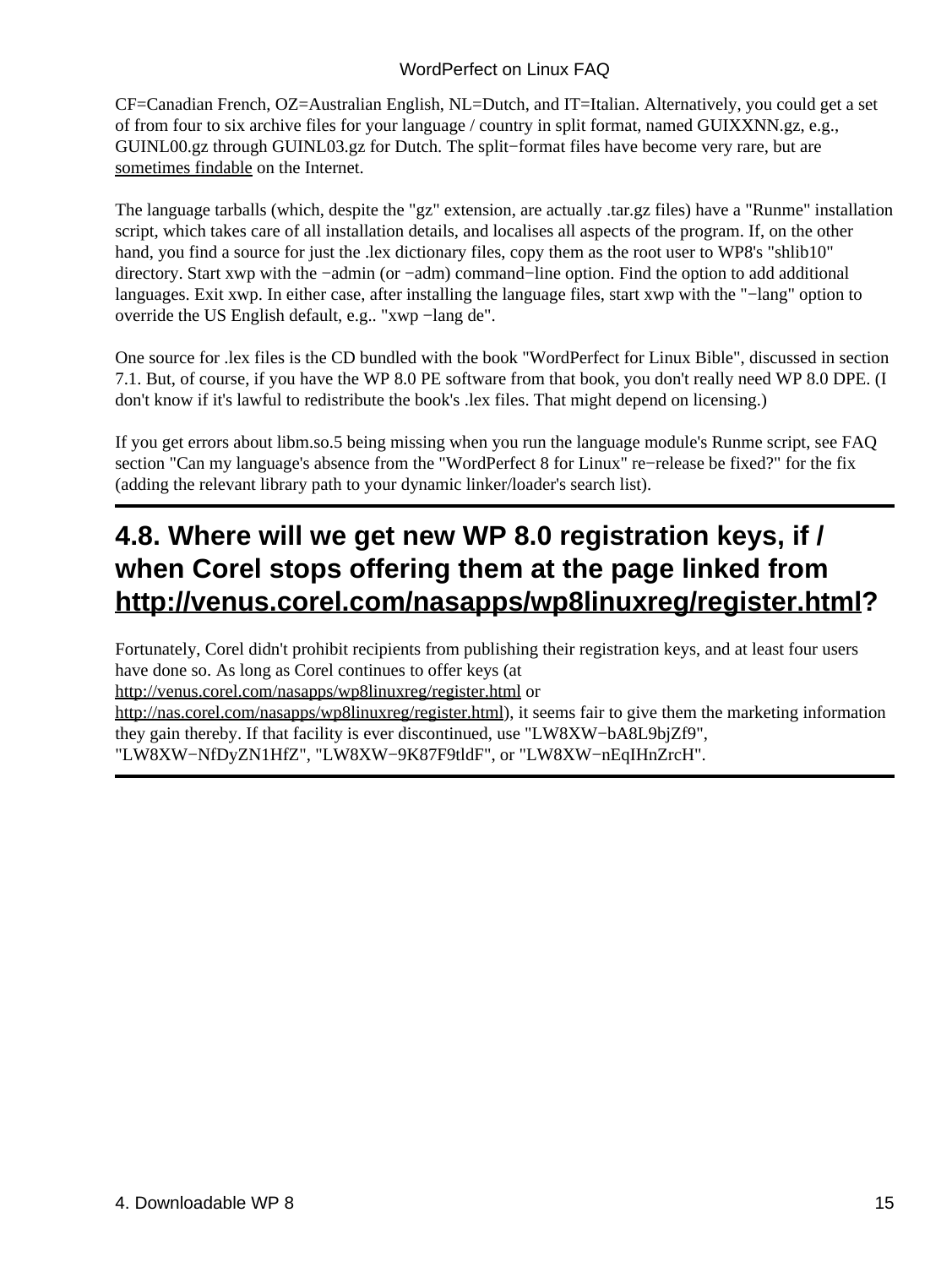# <span id="page-18-0"></span>**5. Non−downloadable WP 8**

### <span id="page-18-1"></span>**5.1. Where can I find a copy of WP 8.1 for Linux?**

That version is available only inside boxed sets of CLOS Deluxe Edition and CLOS Standard Edition (the latter having fewer bundled fonts), versions 1.0 and 1.2. Nowhere else (except the 2003−4 "pilot project" re−release). There was never a "download edition", and Corel's licence terms strictly forbid redistribution.

CLOS Deluxe Edition v. 1.2 aka "Second Edition" can frequently be found on [eBay](http://www.ebay.com).

Please note that downloading an ISO9660 (CD−ROM) image of CLOS absolutely does not do the trick: That will be CLOS Download Edition, which has no version of WP for Linux at all. You need CLOS Deluxe or Standard Edition, the two boxed sets -− not CLOS Download Edition.

### <span id="page-18-2"></span>**5.2. What does WP 8.1 give me that's not in WP 8.0 DPE?**

Electronic (PDF) and paper−bound reference manuals and an electronic (PDF) user's manual, the font−installer module, WP Draw (the drawing / charting module), the module to create custom dictionaries and hyphenation databases, an equation editor, network support, a print−queue manager, prepaid technical support, sample documents / templates / textures /clip−art / photos, and 300 fonts (with WP 8.1 PE; about 100 with WP 8.1 Light). Also, much better handling of watermarks, multiple language support in the spelling checker / grammar checker / thesaurus, more−current printer drivers and better printer setup, and no need to get a registration key. The necessary support libraries are also included and installed automatically. Corel Draw is also included (in a separate package).

### <span id="page-18-3"></span>**5.3. What are the licence restrictions on WP 8.1 for Linux?**

You may install it only on two machines at a time, for use by only a single user. You may not reverse−engineer or modify it. You must be in compliance with export laws and not associated with countries the USA considers naughty, like Cuba. You mustn't be on the USA Treasury or Commerce Department's lists of naughty people (drug smugglers, terrorists, export−regs violators, etc.). You mustn't allow use of the program to violate USA law.

Please note that, unlike WP 8.0 DPE, WP 8.1 is licensed for commercial usage.

The full licence text may be studied here: [http://linuxmafia.com/pub/linux/apps/corel−wordperfect−8.1−licence](http://linuxmafia.com/pub/linux/apps/corel-wordperfect-8.1-licence)

### <span id="page-18-4"></span>**5.4. Why was WP missing from CLOS Deluxe / Standard Editions version 1.1?**

CLOS Deluxe and Standard Editions v. 1.1 were available only as upgrades to apply to corresponding v. 1.0 boxed sets, not as standalone products. So, you didn't get a copy of WP because you already had one.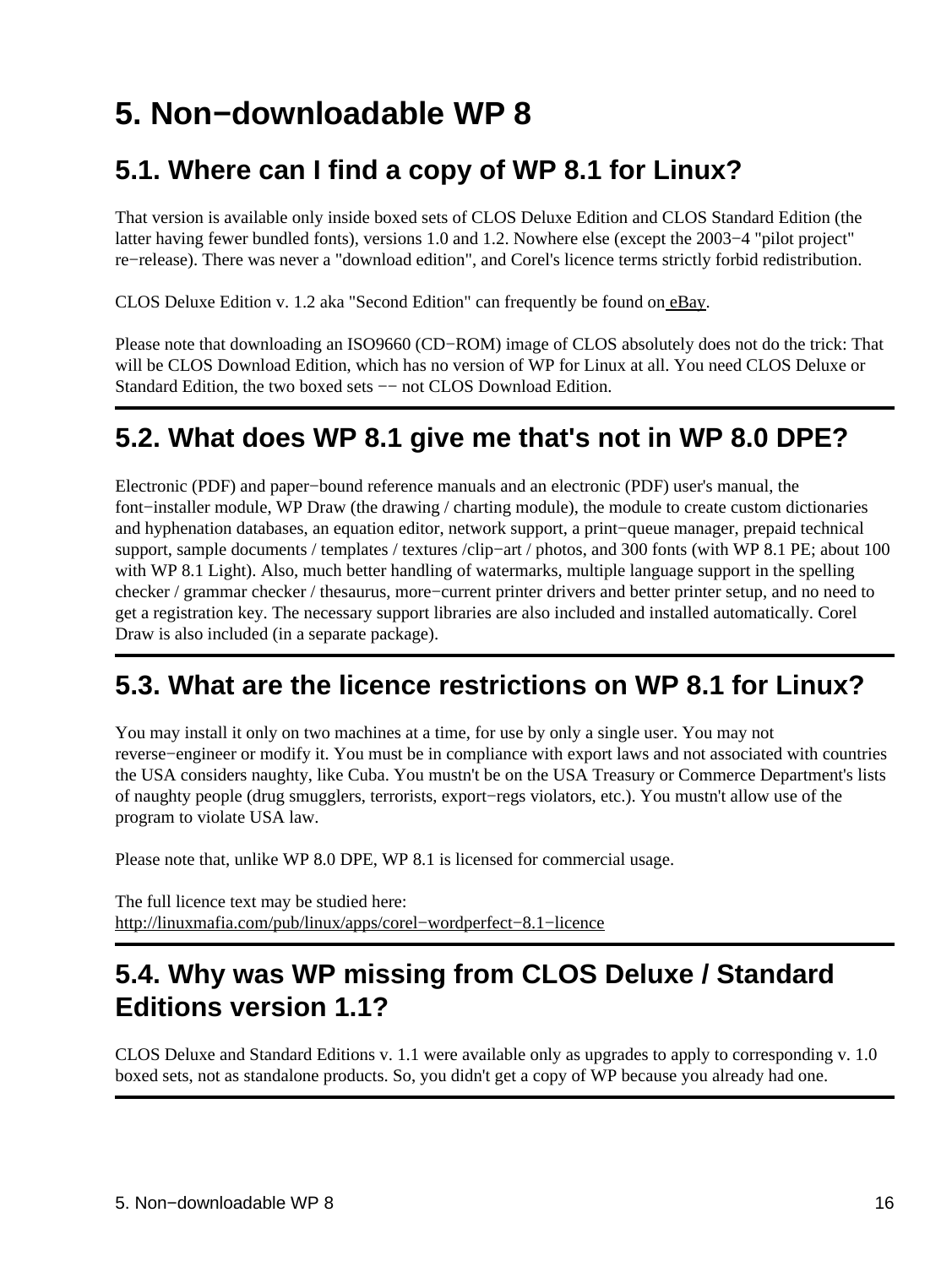### <span id="page-19-0"></span>**5.5. How do I install WP 8.1 (from a CLOS boxed set) on some other Linux distribution?**

The main file you'll need from the CLOS boxed−set CD−ROM is a 40 MB one called wp−full\_8.1−nn\_i386.deb, where "nn" is the package version number, which will depend on the vintage of CLOS you have (and doesn't matter much). On any .deb−based distribution (such as Debian, Xandros Desktop OS, Libranet, Linspire / LindowsOS, Ubuntu Linux, Knoppix, Gnoppix, Morphix, Progeny Debian, Progeny Componentized Linux, Impi Linux, Skolelinux, MEPIS Linux, Kanotix, CLOS, Stormix, etc.), just do "dpkg −i packagename", as usual. WP probably won't be auto−added to your distribution's menus: The startup binary is "xwp".

On other distributions, you can use Joey Hess's "alien" utility to create an approximately equivalent RPM package, a Slackware .tgz package, a Solaris .pkg package, or a Stampede Linux .slp package. Alternatively, you can use the standard "ar" archive utility to pull apart the .deb file and install the pieces manually. The HOWTO documents linked from http://linux–sxs.org/utilities/wp\_index.html will probably help, there.

CLOS Deluxe Edition also includes three .deb packages of PostScript Type 1 fonts (fonts−16\_1.0−5.deb, fonts−69\_1.0−4.deb, and fonts−115\_1.0−4.deb), which are likewise useful on other Linux distributions. CLOS Standard Edition differs only in omitting the second two fonts packages mentioned. (You may also want the type1inst\_0.6.1−6\_i386.deb package, if you don't already have the Type 1 Font Installer utility.) On CLOS, they install to /usr/X11R6/lib/X11/fonts/Type1/ , making them available to the system generally. You can either convert the .debs as detailed above for WP itself, or grab the font files from /usr/X11R6/lib/X11/fonts/Type1/.

Font−addition procedures within WP 8.1 itself are covered in the next FAQ item.

Leon A. Goldstein's HOWTO for installing WP 8.x on Libranet gives more detail: <http://libranet.com/support/2.8/wp8libranet2.8>

### <span id="page-19-1"></span>**5.6. How do I add fonts to WP 8.1?**

First, as the root user, physically place them in /usr/X11R6/lib/X11/fonts/Type1/ , or wherever system−wide Type 1 fonts go on your distribution. While in that directory, run "type1inst" (usually in /usr/X11R6/lib/X11/fonts/Type1), then "mkfontdir". The fonts will now be available to all applications using PostScript Type 1 fonts.

Last, run the WP font installer "/usr/lib/wp8/shbin10/wpfi" (creating /usr/lib/wp8/shlib10/wp.drs, the WP font map).

Alternatively instead of the last step, start xwp with the −admin (or −adm) command−line option. On the Format menu, pick Fonts. You'll find a button to select and then install (into WP's internal list of known fonts) fonts from a list of those available. Exit xwp. Or, instead of "xwp −admin", run /usr/lib/wp8/shbin10/xwpfi . (This works for PostScript Type 1 fonts only, not TrueType.)

Leon A. Goldstein's HOWTO for installing WP 8.x on Caldera OpenLinux 2.3 / eDesk 2.4 covers this matter in much greater detail[: http://linux−sxs.org/utilities/wp8.html](http://linux-sxs.org/utilities/wp8.html)

Please note also that ideally you'll be adding any fonts to any WP 8.x version twice, once as a screen font and once as a printer font. This matter is covered comprehensively by Rod Smith at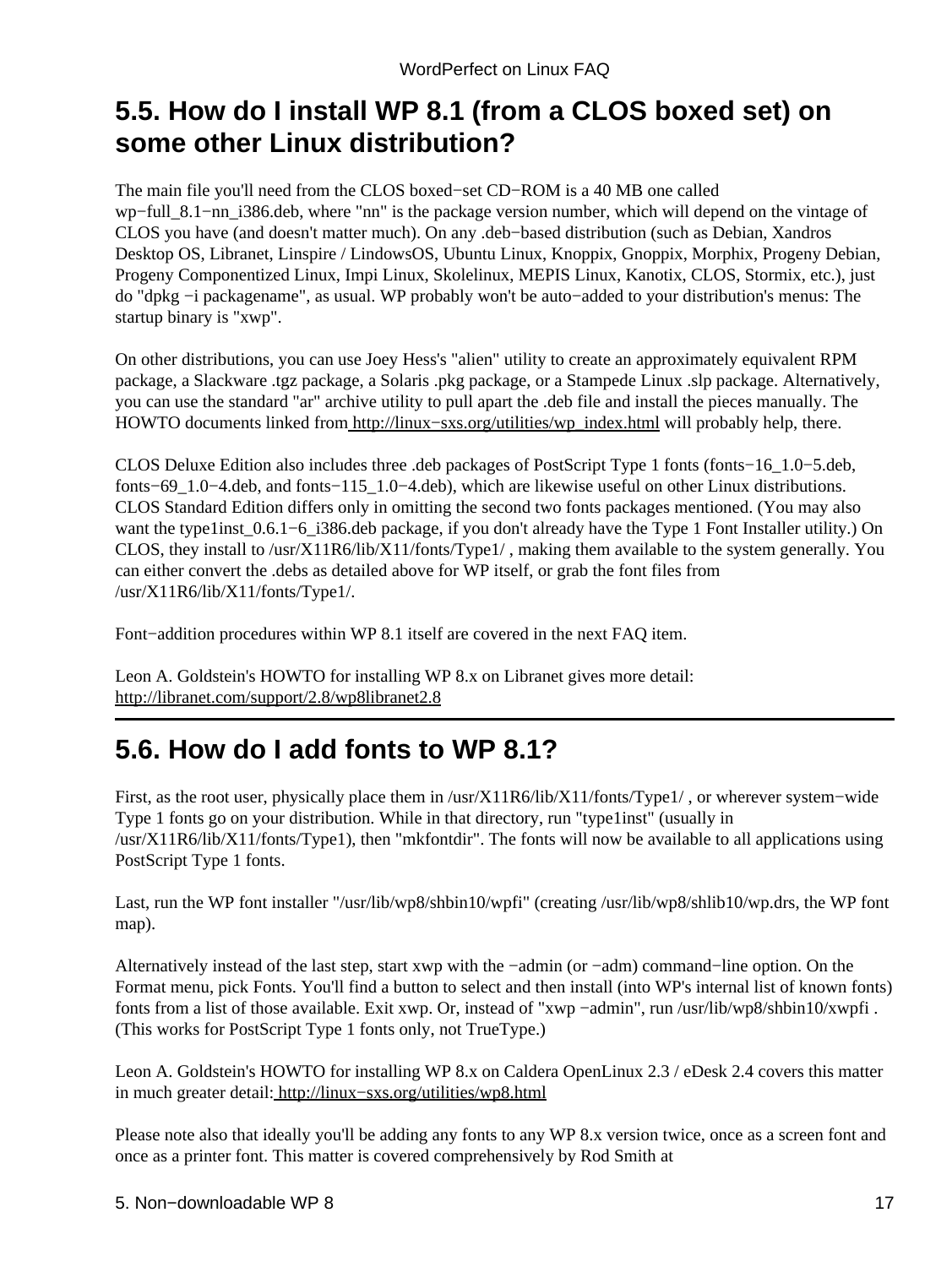<http://www.rodsbooks.com/wpfonts/>.

### <span id="page-20-0"></span>**5.7. What's the difference between the WP versions bundled with CLOS boxed−set versions 1.0 and 1.2?**

CLOS 1.0 boxed sets' CD−ROM also includes a second .deb package (package name "wp−manual") containing an electronic WP manual. However, that manual is for the non−Linux Unix version, so its omission from CLOS 1.2 is no big loss. (The same manual in PDF format can be retrieved from <http://www.cs.helsinki.fi/compfac/WP/wp8gui.pdf>.) The boxed sets' paper−bound WP manual is a lot more useful, anyway.

Also among the additions in CLOS 1.2 was a Corelwine / Winelib (non−Linux−native) port of Corel PhotoPaint 9 (which is also available for download from<http://ftp.urc.ac.ru/pub/OS/Linux/print/>). Note that PhotoPaint9 suffers the same Corelwine / glibc issues as does WP9: See FAQ section "WP9 stopped working / won't install..." for details.

### <span id="page-20-1"></span>**5.8. Where can I get a boxed−set copy of WP 8.0 PE?**

My last known source of this product has vanished, but you could try [eBay.](http://www.ebay.com)

### <span id="page-20-2"></span>**5.9. Where can I find a boxed−set copy of WP 8.0 Server Edition for Linux?**

Sites where it was formerly available for order seem to have run dry (perhaps thanks to this FAQ). However, it's worth checking on **eBay**. Expect to pay about US \$450, for the real thing.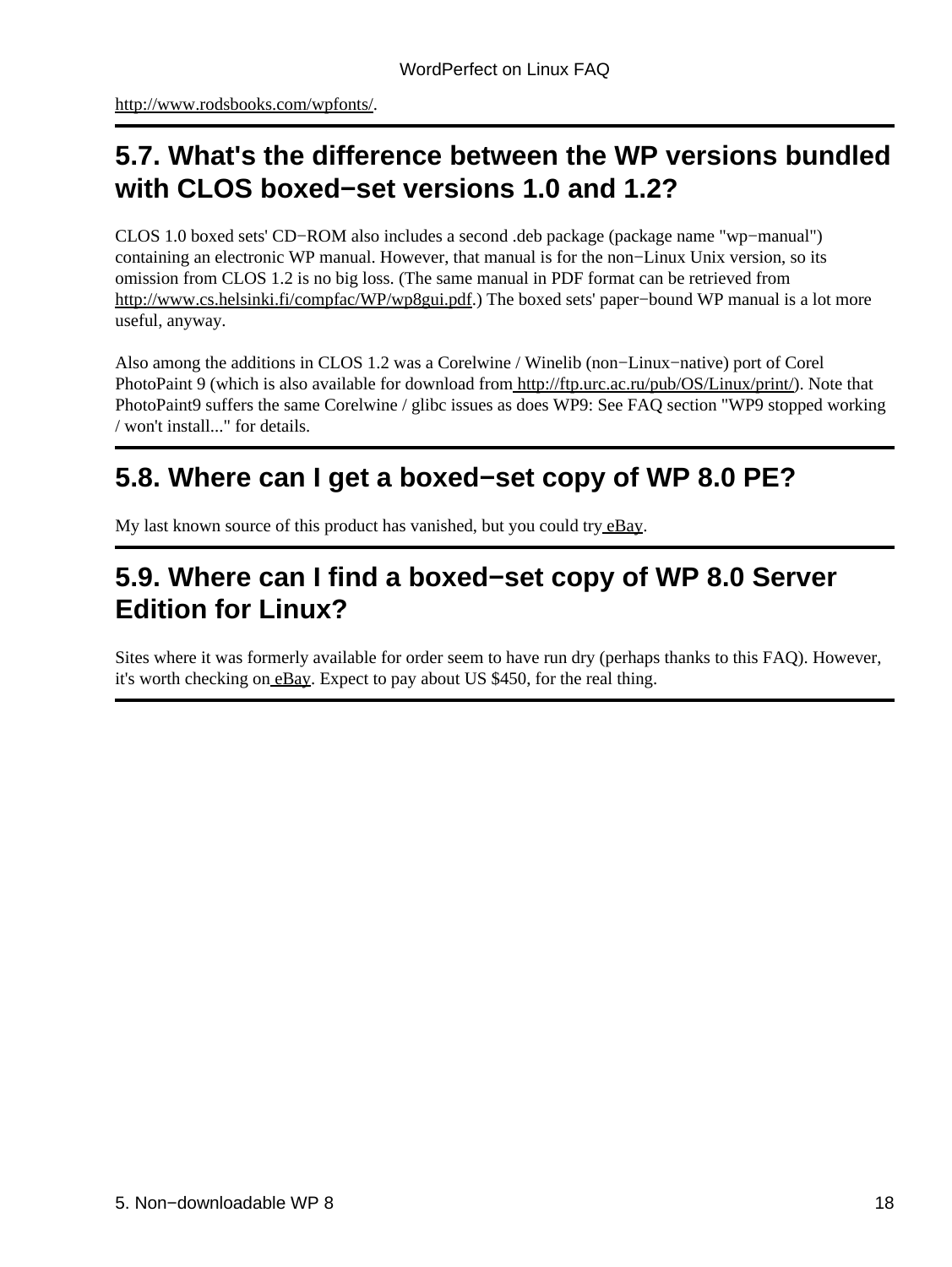## <span id="page-21-0"></span>**6. WP version 9**

### <span id="page-21-1"></span>**6.1. Isn't WP 9 For Linux (in the WP Office 2000suite) better than WP 8.1?**

Few would agree. Its admirers seem to be, well, MS−Windows users, since WP 9 is pretty much the Win32 version recompiled in a Winelib environment, with RAM bloat, stability problems, and other glitches (including DOS drive letters in file dialogues!) that are routine on MS−Windows but not Linux.

Very likely, WP 9 introduced some feature−set attractions, but needing to run emulation code with performance and stability problems seems a poor trade−off. I consider 8.1 vastly preferable.

### <span id="page-21-2"></span>**6.2. Why didn't Corel do WP 9 as a native Linux port?**

My best guess: Doing a Winelib version allowed Corel to leverage its existing Win32 codebase, write a minimum amount of new code, shorten development time, reduce costs, and keep the effort in−house rather than having to hire SD Corp. again.

### <span id="page-21-3"></span>**6.3. Is there anything I can do to maintain or improve WP9 for Linux?**

You can substitute an improved version of Corel's fork of the WINE emulation code ("Corelwine"), which was for a while maintained by Michael Torrie, at

<http://web.archive.org/web/20040213000457/students.cs.byu.edu/~torriem/corelwine/>, with other possibly useful pages a[t http://panopticon.csustan.edu/thood/corel−wp9.txt](http://panopticon.csustan.edu/thood/corel-wp9.txt) and <http://web.archive.org/web/20040225112645/http://members.chello.at/hrdisk/corelwine.html>.

I can't guarantee the truth of this account, but I've heard claims that Corel deferred submission of its patches to the WINE Project development team so long that they could no longer be merged when they arrived, leading to inadvertent creation of a separate development fork, dubbed "Corelwine". This seems to be the codebase that Torrie maintained, separately from the WINE Project's flagship codebase.

Moreover, Corelwine was built to be dependent on Bitstream, Inc.'s proprietary Fontastic font server, a feature unlikely to be included in the WINE Project code of the day, and now precluded by WINE licensing. ([Reportedly](http://slashdot.org/article.pl?sid=04/04/02/011200) −− see post by "gavriels" −− Corel decided to use Fontastic to skirt likely font−patent problems, which indeed have subsequently [plagued](http://linuxmafia.com/faq/Apps/OpenOffice.org/fonts.html) authors of open–source font software.)

There are also some remaining updates to WP9 / WP Office 2000 inside

<ftp://ftp.corel.com/pub/linux/Office2000/updates/> and [ftp://ftp.corel.com/pub/linux/Graphics9/updates/.](ftp://ftp.corel.com/pub/linux/Graphics9/updates/) Among those updates, the revised WP Office 2000 installer available there is essential for most modern Linux distributions to make the Fontastic font server install correctly. Note that you need at least one printer configured before installation. Note that versions of Corelwine available through September 2004 (and thus also WP9) break completely on system with glibc 2.3.2 or above, i.e., essentially all current Linux distributions. Efforts to fix Corelwine are underway. See FAQ section "WP9 stopped working / won't install..." for details.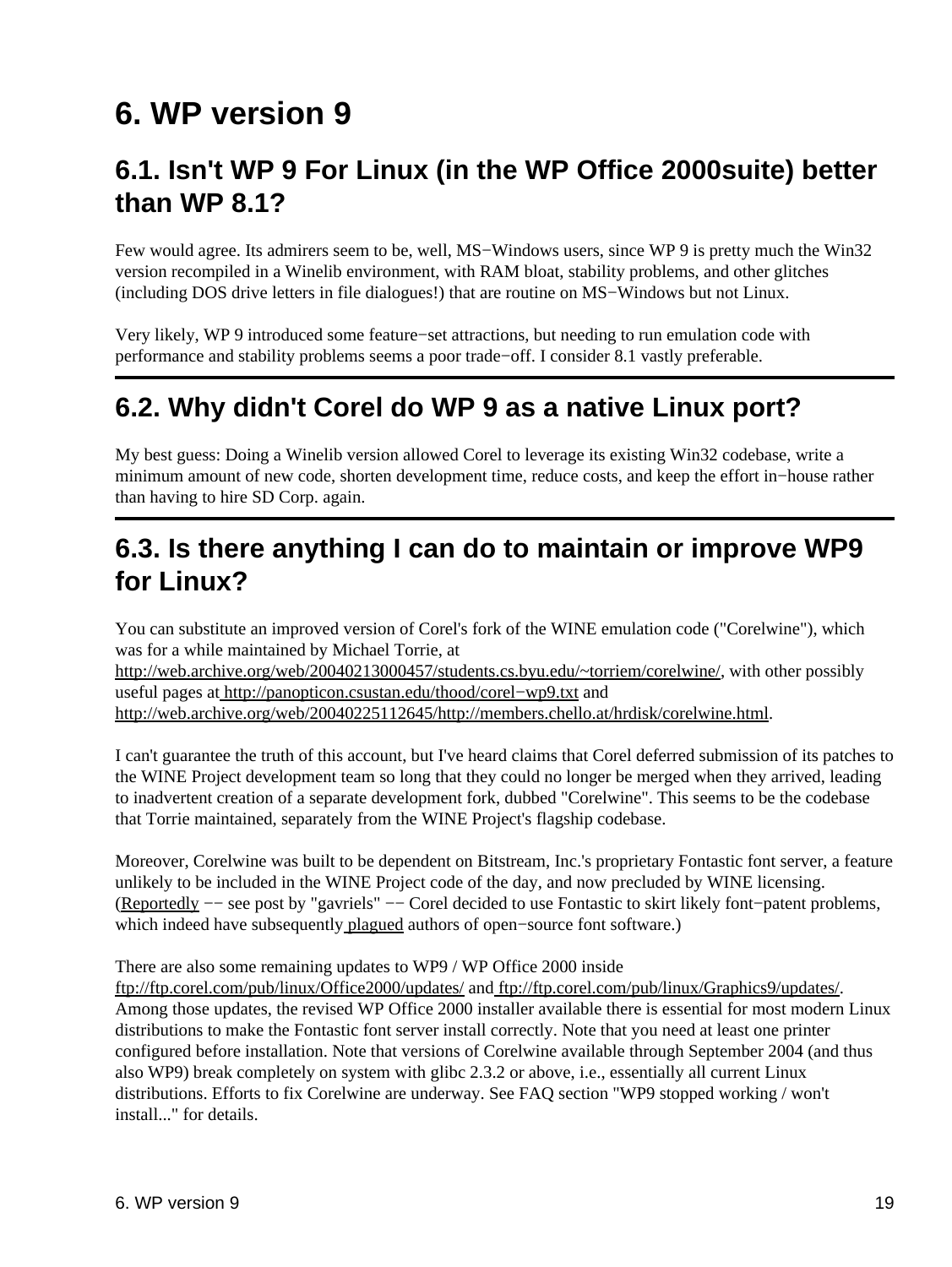Because online resources for WP9 for Linux (also PhotoPaint9 and the other WP Office 2000 components) have been disappearing, I've been gathering and archiving them insid[e http://linuxmafia.com/pub/linux/apps/](http://linuxmafia.com/pub/linux/apps/). You may find what you need there.

### <span id="page-22-0"></span>**6.4. Where can I find a copy of WP9 / WP Office 2000 for Linux?**

It's sometimes available for US \$49 from Surplus Computers of Santa Clara, California at <http://www.surpluscomputers.com/>. EMS Professional Software and Consulting, [http://www.emsps.com/oldtools/wp.htm,](http://www.emsps.com/oldtools/wp.htm) sometimes has the Deluxe Edition. (Inquire for pricing.) Both editions (Standard and Deluxe) of WP Office 2000 for Linux are frequently offered on [eBay](http://www.ebay.com).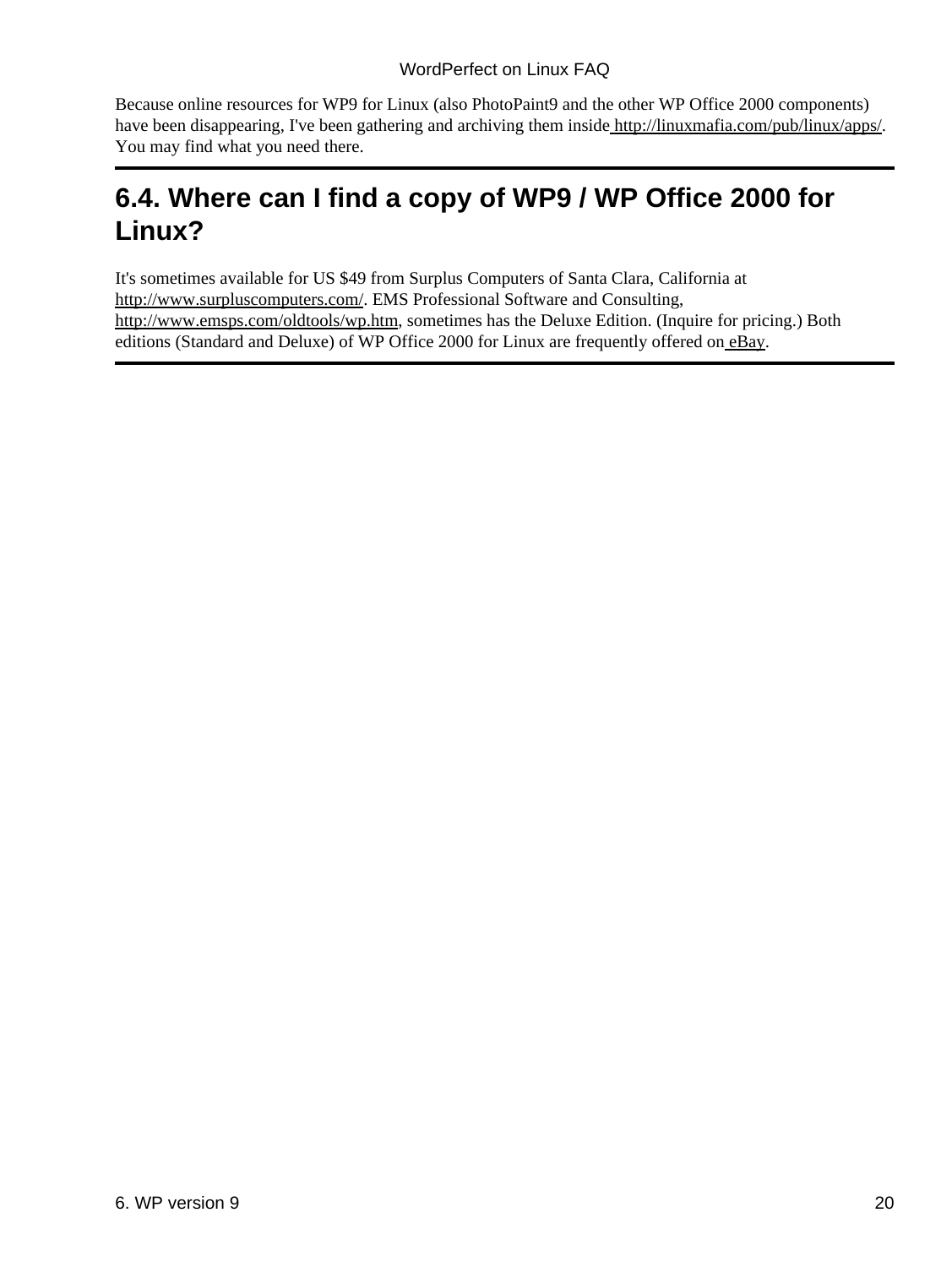# <span id="page-23-0"></span>**7. Documentation**

### <span id="page-23-1"></span>**7.1. What books are available concerning WP for Linux?**

"Special Edition Using Corel WordPerfect 8 for Linux" by Roderick W. Smith (Que, ASIN 0789720329, US \$4 on [Amazon.com](http://www.amazon.com/exec/obidos/ASIN/0789720329/qid%3D1028107345/sr%3D11-1/ref%3Dsr%5F11%5F1/102-5929383-6737760)) and "WordPerfect for Linux Bible" by Stephen E. Harris and Erwin Zijleman (IDG Books, ISBN 0764533746, US \$40 on [Amazon.com\)](http://www.amazon.com/exec/obidos/ASIN/0764533746/qid%3D1028107552/sr%3D11-1/ref%3Dsr%5F11%5F1/102-5929383-6737760). The latter includes a copy of WP 8.0 (non−download) Personal Edition. This differs from WP 8.0 DPE in inclusion of 140 fonts, a font−installer utility, and support for grammar / spelling checkers and thesaurus lookups in multiple languages. The CD−ROM includes a text file containing a registration key, and the licence doesn't bar commercial usage. Be aware that the electronic−format WP manual included is for character−mode WP, not the graphical X11 version.

The Smith book is valuable for its highly−comprehensive coverage of Linux topics; the Harris and Zijleman one for its bundled software. Both are recommended.

Author Rod Smith has a Web page describing both of them, plus reviewing all other known books on WP for Linux (and ones for Star Office and The GIMP): [http://www.rodsbooks.com/books/books−wp.html](http://www.rodsbooks.com/books/books-wp.html)

### <span id="page-23-2"></span>**7.2. WP 8.x's access to on−line docs doesn't work any more, saying "document not found (404 error)". Where did they go?**

At the same time Corel removed WP 8.0 DPE from

http://linux.corel.com/products/linuxproducts\_wp8\_downloadlinks.htm, it also removed the on−line HTML−format manual (http://linux.corel.com/wp8manual), knowledgebase (http://linux.corel.com/wpkb), and support page (http://linux.corel.com/wpsupport) that all WP 8.x for Linux programs referenced via hyperlink. Finally, on Feb. 26, 2003, Corel decommissioned that entire site, ending access to the remaining knowledgebase, FAQ, and support pages. (However, those can be still browsed, courtesy of the Internet Archive, at [http://web.archive.org/web/\\*/http://linux.corel.com/](http://web.archive.org/web/*/http://linux.corel.com/).)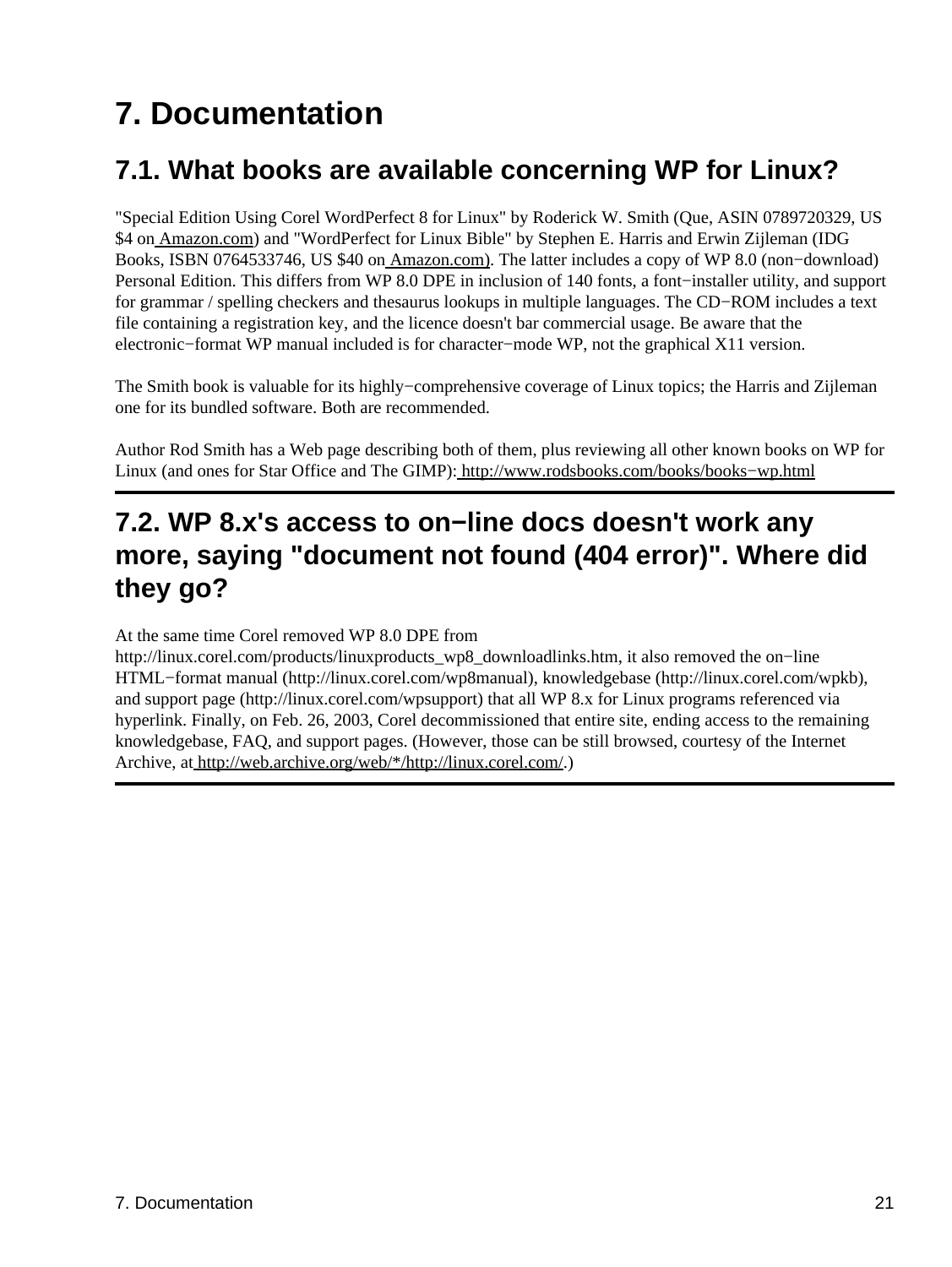# <span id="page-24-0"></span>**8. The Future**

### <span id="page-24-1"></span>**8.1. Why did Corel cease publishing WP for Linux?**

Corel discontinued all Linux−related operations shortly after Microsoft Corporation's major investment that prevented the firm's collapse: Some speculate a causal relationship. Corel may have also seen WP for Linux sales (and downloads) as being at the expense of its versions for non−Linux Unixes, through both the influx of Intel Linux boxes and other Unix platforms' increasing ability to run Intel Linux binaries. Also, outgoing CEO Michael Cowpland had been the main force behind Corel's Linux program, and new management doesn't share his views.

### <span id="page-24-2"></span>**8.2. Why is Corel still selling WP versions for other Unixes, but not Linux?**

Good question. Corel has never addressed the matter.

### <span id="page-24-3"></span>**8.3. Won't WP for Linux re−emerge as part of Xandros Desktop?**

It appears not. When Corel divested itself of CLOS, and transferred all rights to Xandros Corporation, WordPerfect was not part of the deal. Corel is sitting on all WP rights.

### <span id="page-24-4"></span>**8.4. If Corel doesn't want to sell WP for Linux, why doesn't it open−source the program?**

First, that would impair sales of Corel's versions for Win32 and other proprietary platforms. Second, Corel doesn't own all the necessary rights. WP includes code from at least five other companies, judging by the copyright notices (Blueberry Software, Globetrotter Software, Inc., Bristol Technology, Inc., INSO Corporation, and Novell, Inc.).

In the latter sense, Corel's situation is similar to that of Sun Microsystems in regard to Star Office. Sun bought the publisher of that program, Star Division GmbH, and then spent approximately a year and untold employee time studying copyright, patent, contract, and other encumbrances. Eventually, it was able to open−source the majority of the source code, the part not encumbered by third−party rights, as what became the OpenOffice.org project.

The difference is that Sun was strongly motivated to create an open−source variant for all possible OS platforms -- in order to feed sales of Solaris and its hardware, and to undermine Microsoft Corporation. It had (and has) deep resources and patience. Corel had none of those things –– and might have had greater third−party interests to contend with.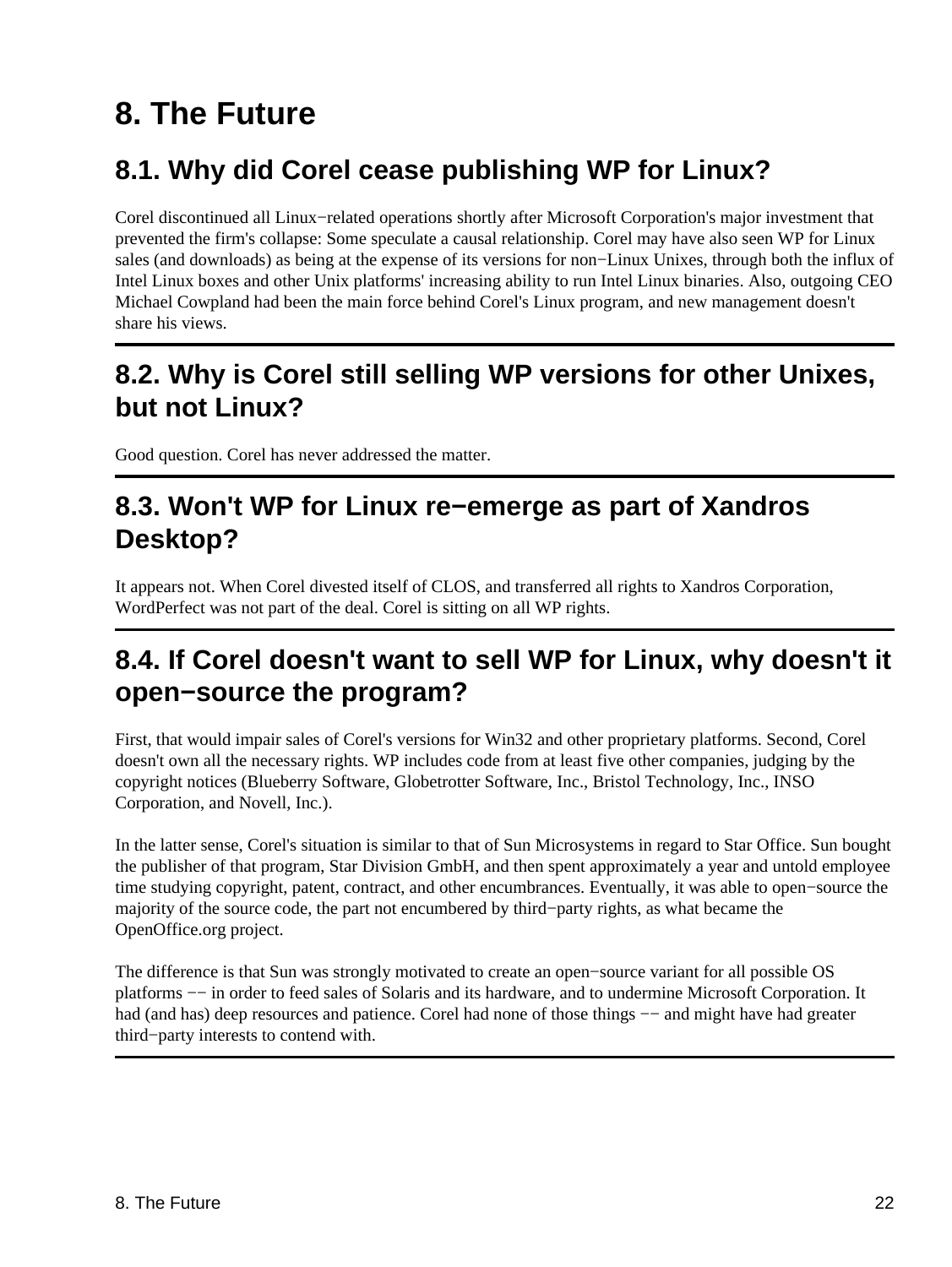### <span id="page-25-0"></span>**8.5. What alternatives to WP exist on Linux?**

Proprietary (see also Chris Browne's [http://cbbrowne.com/info/wplcomm.html\)](http://cbbrowne.com/info/wplcomm.html):

- Sun Microsystems [Star Office](http://www.sun.com/staroffice/) very comprehensive office suite's StarWriter word processor. Very full featured, high degree of Microsoft compatibility. Large; slow−loading, but then performs OK. GTK+−based. No .wpd support in the Linux version.
- VistaSource Software *Anyware Office / Anyware Desktop* suite's (was Applix's ApplixWare Office) Anyware Words word processor. Moderately good all−round office suite with a long history in the Unix world. OK performance, stable, good MS doc compatibility. Motif−based. Includes .wpd support. Some earlier versions were sold by Red Hat Software, Inc. as ApplixWare for Red Hat Linux. For a while, SuSE Linux AG sold ApplixWare v. 4.4.1, bundled with the ADABAS D relational database, the Arkeia backup program, and SuSE−packaged versions of The GIMP, GNOME, and KDE as Linux Office Suite 99.
- SOT Finnish Software Engineering Ltd. **SOT Office** suite's SOT Office Writer. Based on the open−source OpenOffice.org suite, adding some software enhancements (added spelling checker and hyphenation dictionaries, templates, commercial support, enhanced on−line help, and PDF manual). Available in a boxed set with printed docs. The proprietary bundle includes updates not yet available for the separate, all−open−source SOT Office bundle. All other remarks about OpenOffice.org also apply here.
- Redmond Linux Corporation [Lycoris ProductivityPak](http://www.lycoris.com/products/ppak/) office suite. A superset of the open–source OpenOffice.org suite, plus an improved setup program, aesthetics tweaks, typeface installer, templates, some graphics including Lycoris logos / icon sets, and paid technical support. Licence permits use on a single computer in commercial settings, and for multiple computers in non−commercial settings. There's no limitation on multiuser use (rare among proprietary office−productivity packages on Linux). No .wpd support.
- HancomLinux, Inc. [Hancom Office](http://en.hancom.com/) suite's Hancom Word word processor. Qt-based. Good MS doc compatibility. No .wpd support.
- Quadraton Systems, Inc[. CliqWord.](http://www.dr-quad.com/cliqword.htm) Character-based (console) office automation software. Listed here only because Chris Browne includes it, as I'm not at all sure it belongs in this category. No import / export facilities whatsoever that I can confirm.
- SmartWare Corporation (formerly Angoss Software Corporation) [SmartWare.](http://www.smartware4.com/) Existing codebase is a character−based (console) office suite. Currently (January 2003), the character−based v. 2.65B of SmartWare Plus is back on the market, while a Linux port of the new, graphical SmartWare4 codebase with improved installer is being prepared. Strengths include vertical−application support, robustness in multiuser situations, and bundled rapid application development tools.
- Ability Plus Software, Ltd.'s **Ability Linux**, a Linux port of the Win32 Ability suite (Photopaint, Spreadsheet, Write and Database), running as what is claimed to be native−Linux code with WINE library support. Currently available free of charge as alpha−release code. Unique internal design: interpreted code using a runtime engine / library called MFC. MFC is what has been recoded to run as a Linux application with WINE library calls. Supports .wpd, RTF, HTML, MS doc, AmiPro.
- [FreeRadicalSoftware, Inc.](http://www.freeradicalsoftware.com/) (formerly Gobe Software) [GobeProductive](http://www.gobe.com/) suite (announced but not shipped for Linux, except as a pre−alpha−test "Preview1" version, formerly downloadable from http://www.gobe.com/downloads/gobe\_linux\_x86\_install.tgz and http://www.gobe.com/downloads/gobe\_linux\_ppc\_install.tgz. Produced by the team that did ClarisWorks / AppleWorks. Frame−oriented. Light, fast. Full−featured. Supports MS−Word, RTF. No .wpd support. (FreeRadicalSoftware announced on August 12, 2002 plans to open−source the entire suite under the GNU GPL, but then in December 2002 had to [announce](http://www.osnews.com/story.php?news_id=2308) that sufficient funds –− about US \$100k −− couldn't be raised to license the source code.) Discontinued.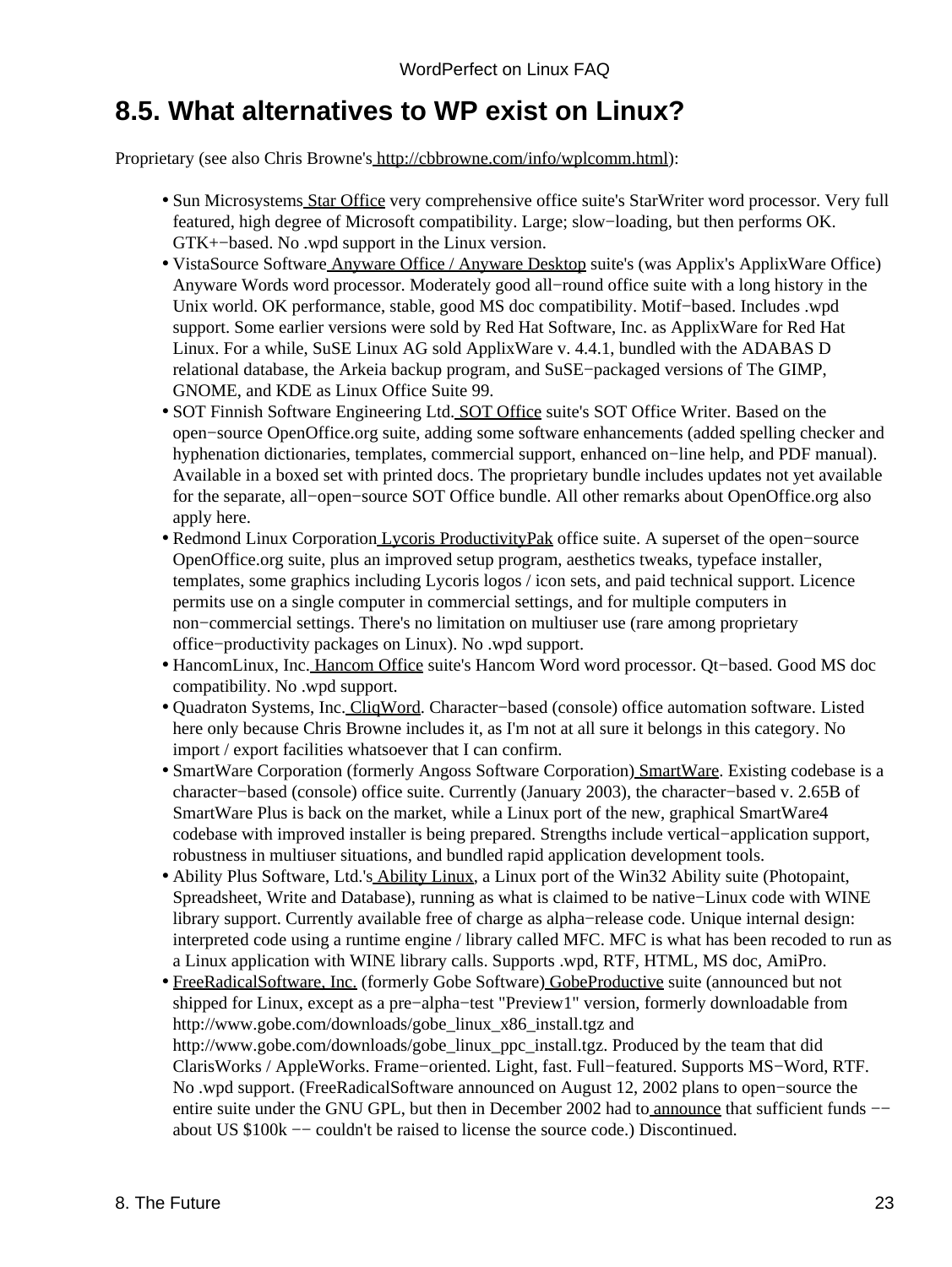- Sophist Solutions, Inc. [LedIt](http://www.sophists.com/Led/LedIt/) word processor. Small, fast. GTK+-based. Supports RTF. No .wpd support.
- SoftMaker Software Gmb[H TextMaker for Linux](http://www.softmaker.de/tml_en.htm) is the initial component of the planned SoftMaker Office Anywhere suite. Fast, light. Full−featured. Supports MS−Word, Pocket Word, RTF, HTML, Unicode. No .wpd support.
- ThinkFree Corp.'s [ThinkFree Office](http://www.thinkfree.com/) is an integrated word processor, spreadsheet, and presentation graphics application available in Java bytecode. Accordingly, it requires the Sun Java Runtime Environment 1.1.8 or later. Supports MS−Word, HTML, RTF formats. No .wpd support.

Note: If this FAQ has a point beyond answering questions, it is to illustrate the pitfall of buying into proprietary software that exists at the whim of a corporate publisher and may be hostage to its fortunes. On the other hand, it also shows that proprietary offerings can be excellent of their types. Choose with your eyes open.

Open Source (see also Chris Browne'[s http://cbbrowne.com/info/wp.html\)](http://cbbrowne.com/info/wp.html):

- · [OpenOffice.org](http://www.openoffice.org/) very comprehensive office suite's Writer word processor (derived from Star Office). GTK+−based. [Frame−oriented.](http://www.linuxjournal.com/article.php?sid=7120) Large; slow−loading, but then performs OK. Supports MS−Word, StarWriter, RTF, and a few other formats. (The v. 1.1 beta adds PDF, DocBook, Macromedia Flash, flat XML, XHTML, and some PDA Office formats.) Excellent MS doc compatibility. No integrated .wpd support, yet, but there's a project to develop a filter a[t http://wp.openoffice.org/,](http://wp.openoffice.org/) and, more immediately useful, a third−party filter and .wpd−handling library a[t http://libwpd.sourceforge.net/.](http://libwpd.sourceforge.net/)
- SOT Finnish Software Engineering Ltd[. SOT Office](http://www.sot.com/en/linux/soto/) suite's SOT Office Writer. Based on OpenOffice.org, adding some software enhancements (added spelling checker and hyphenation dictionaries, templates, optional commercial support, enhanced on−line help and PDF manual). Available in a boxed set with printed docs. As an alternative, there is also a proprietary SOT Office bundle that includes software updates. All other remarks about OpenOffice.org also apply here.
- SourceGear Corporation [AbiWord](http://www.abisource.com/). GTK+-based. Table support is only now being added. Fast, light, stable. Supports MS−Word, Anyware Words / Applix Words, AbiWord, RTF, WordPerfect .wpd, Microsoft Write, DocBook, XHTML, and many other formats. Excellent MS doc compatibility. With v. 2.x and up, AbiWord uses the promisin[g libwpd](http://libwpd.sourceforge.net/) .wpd import / export filter, though you may have to install an abiword−plugins package.
- KDE KOffice suite'[s KWord](http://koffice.kde.org/kword/) word processor. Frame–oriented. Qt-based. Supports MS-Word, Anyware Words / Applix Words, AbiWord formats. Medium−good MS doc compatibility. Beta−level text−only .wpd support in recent (1.2.x) versions.
- SIAG Office suite'[s Pathetic Writer](http://siag.nu/pw/) word processor. Supports RTF. Supports MS-Word via WVware. Athena−based. No .wpd support.
- [Maxwell](http://sourceforge.net/projects/maxwellwp) word processor. Motif-based (not yet LessTif). Supports RTF. No .wpd support. Inactive project since 1998, though one of the three past maintainers speaks of an intention to make one final release merging various fixes and transitioning from Maxwell's native binary data format to RTF.
- [FLWriter](http://www.oksid.ch/flwriter/) (Fast Light Writer). XHTML file format with UTF-8 encoding, excellent multi-language support, spelling checker. Exports RTF 1.5. No .wpd support.
- [Ted](http://www.nllgg.nl/Ted/). Simple word processor similar in spirit to MS–Windows's WordPad. RTF is native format. Motif / LessTif−based, or GTK+ and glib−based. Supports PDF, PostScript. No .wpd support.
- [GWP](http://www.hungry.com/products/gwp/) (GNOME Word Processor). GTK+ / GNOME-based editor formerly known as XWord, when it was Hungry Programmers' Motif / LessTif−based project. Intended for XML−based structured documents, and uses an XML−based file format. Project appears to be neglected in favour of AbiWord, and may be effectively unmaintained. Light, somewhat feature−shy. No .wpd support.
- CM[U Andrew User Interface System](http://www.hps.com/~tpg/toolbox/auis.php) (auis) package's EZ editor mode. Uses a well-thought-out system of ASCII + style / template markup. Supports RTF. No .wpd support. Development seems to have ceased as of 1997 (arguably because it meets its design goals).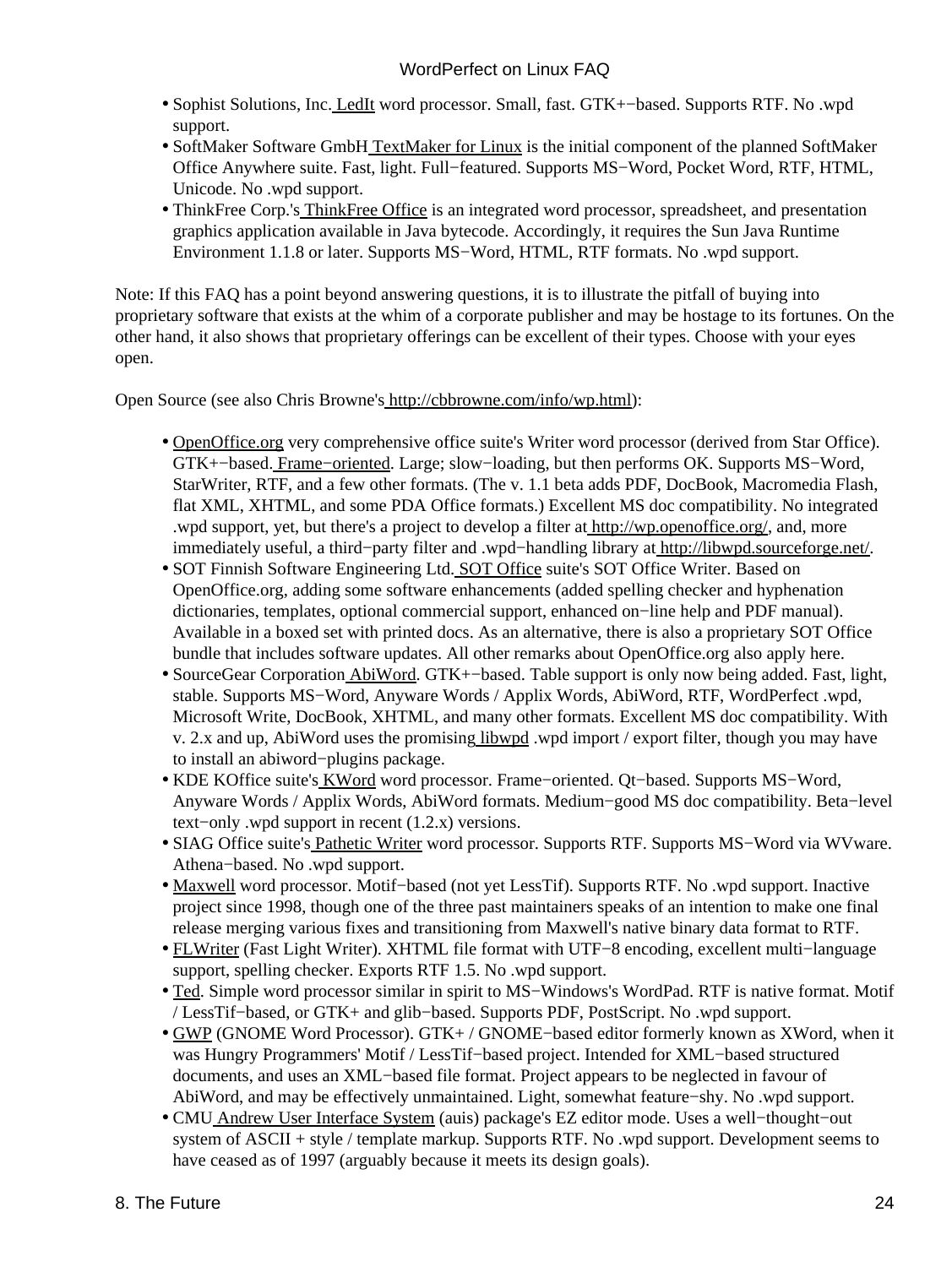- Axene, Inc[. Xclamation \(DTP\) and XAllWrite \(word processor\)](http://xibios.free.fr/english/) programs. Motif / Lesstif-based. GPLed C++ source code available at<http://xibios2.free.fr/>. Supports its own format, HTML, and ASCII; no .wpd support.
- [Scribus](http://web2.altmuehlnet.de/fschmid/). Qt-based destkop publishing program reminiscent of Adobe PageMaker (not a word processor, per se). File format is XML−based. Appears to import unformatted text, only.
- [LyX](http://www.lyx.org/) (slick graphical front–end to LaTeX). Implements ASCII + TeX markup in a quasi–WYSIWYG graphical environment. You write structured documents (discussed below), but the process is made graphical and fairly easy. Produces reliable, high−quality output. Excellent built−in help. Supports LinuxDoc, DocBook, LaTeX, PostScript, DVI, ASCII. XForms or Qt−based, with GTK+ integration pending. No .wpd support.

The last item listed, LyX, is an intriguing hybrid of GUI word processor features and classic Unix−type document processing. The latter is often dismissed in the business world as powerful and professional but too arcane −− but LyX makes it accessible.

The rationale and work−flow approach behind LyX are best described on that project's Web site at <http://www.lyx.org/about/intro.php3>, but here's an attempt to summarise:

LyX has you work on a document in a graphical, close approximation of how it will print, but, unlike in traditional word processors, you don't directly manipulate document appearance, but rather apply (and edit / create) style rulesets (templates), which consistently apply formatting on your behalf –– and change consistently wherever used in the document, when you alter a style's contents. (Rulesets are applied by the LaTeX front−end macro package driving the professional−grade teTeX typesetting engine, for all of which LyX is a graphical shell. teTeX is an open−source implementation of Donald Knuth's TeX typesetting system.)

As a result, eventual output is always consistent and of true professional appearance (famously so), regardless of the document's complexity. LyX becomes progressively easier to use than ostensibly simpler word processors as you get into more−complex documents (technical documentation, doctoral theses, conference proceedings, movie scripts, articles on mathematics or physics with formulas to edit and present). Many templates for both simple and complex document types are provided, all traditional word−processing features are also present, and so is extremely thorough on−line help.

As a bonus, all documents are stored in plain ASCII text with embedded TeX style tags, resulting in accessible data that will never auto−corrupt the way many word−processor formats do, that lends itself nicely to version control, and that outputs to practically any data format desired.

Consider transitioning to LyX or some other form of structured−document editing instead of traditional word processing, over the long term. Your benefits over the long haul will justify the trouble.

### <span id="page-27-0"></span>**8.6. What alternatives to WP exist involving Win32 apps on Linux?**

Such alternatives are outside the scope of this document, but include (1) the numerous ways of running Win32 applications on Linux in some sort of emulation environment, such as VMware, Inc.'s [VMware](http://www.vmware.com/) (simulation in a virtual environment of a particular theoretical x86 box's hardware, which then can boot various OSes including Win9x / ME / NT / 2k / XP within the emulated environment, necessitating a copy of that OS, as well), NeTraverse's [Win4Lin](http://www.netraverse.com/) (an MS−Windows 9x / ME emulation environment for x86 Linux, requiring a copy of MS−Windows 9x / ME to work)[, WINE](http://www.winehq.com/) (an LGPLed library and program loader implementing on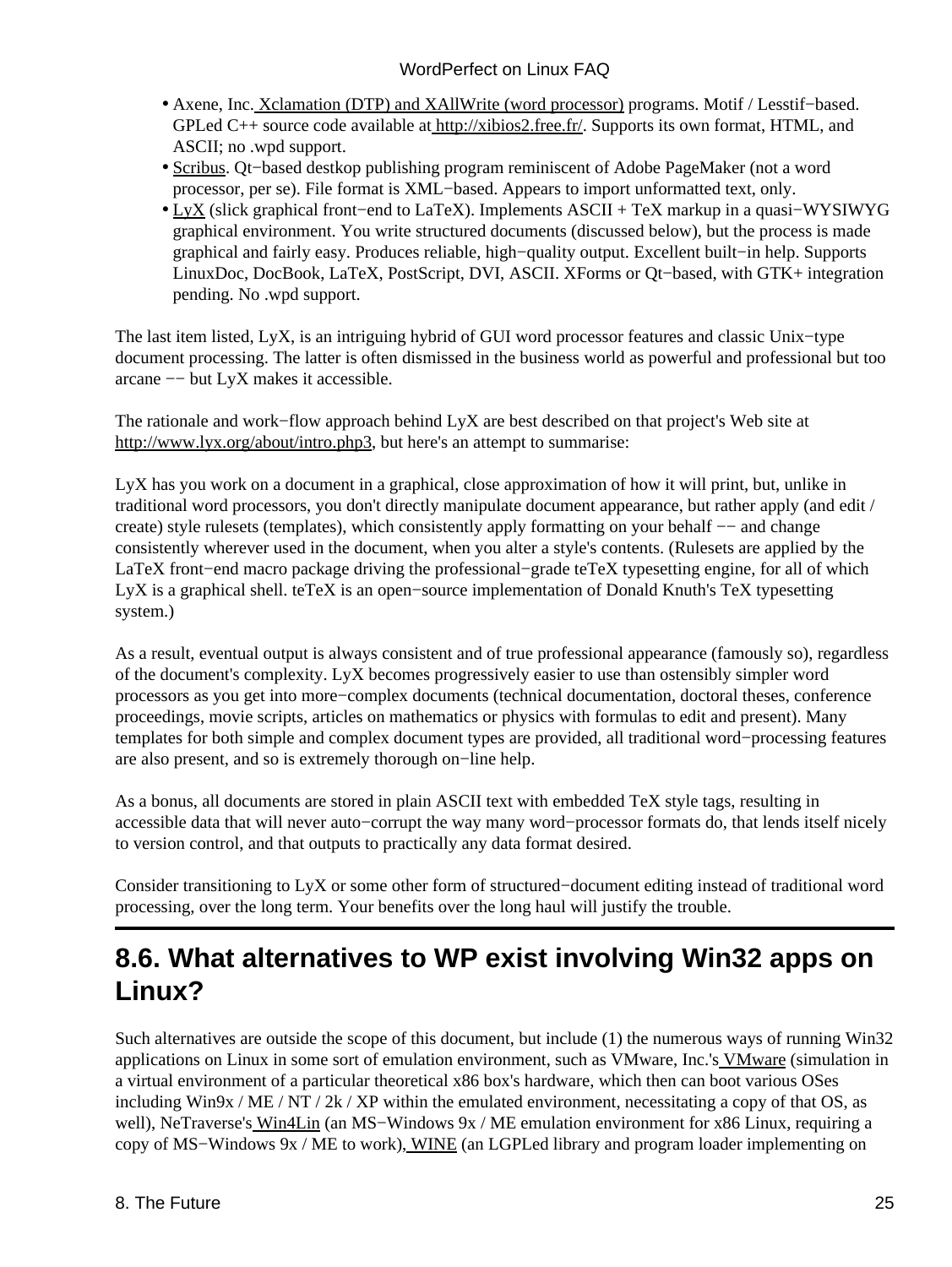x86 Unixes the Win32 and Win16 application interfaces)[, ReWind](http://rewind.sourceforge.net/) (an MIT / X11−licensed fork of an earlier WINE release), CodeWeavers'[s CrossOver Office](http://www.codeweavers.com/site/products/) (WINE with some extra support for MS Office applications, incorporating the formerly separate CrossOver Plugin product, a WINE variant for x86 Linux to support Web browser plugins such as QuickTime), TransGaming Technologies, Inc.'s [WineX](http://www.transgaming.com/), later renamed [AclereX](http://www.aclerex.com/), later renamed [Cedega](http://www.transgaming.com/news.php?newsid=119) (another WINE extension for x86 Linux, with enhanced DirectX and COM / DCOM / OLE support, primarily for 3D games), the [Bochs](http://bochs.sourceforge.net/) Project's **Bochs** (software environment for any CPU family emulating an entire x86 CPU, common I/O devices, and BIOS), and Drew Northup'[s Plex86](http://savannah.nongnu.org/projects/plex86/) (software environment emulating on x86 a virtual x86 session).

There are also (2) the numerous ways of remotely running Win32 applications from a graphical Linux desktop, such as RealVNC Limited's [VNC Server](http://www.realvnc.com/), Constantin Kaplinsky's [TightVNC](http://www.tightvnc.com/), Tridia Corporation's [TridiaVNC](http://www.tridiavnc.com/), and Matt Chapman'[s rdesktop.](http://www.rdesktop.org/) I maintain a [listing](http://linuxmafia.com/faq/Legacy_Microsoft/vnc-and-similar.html) of options in the latter category.